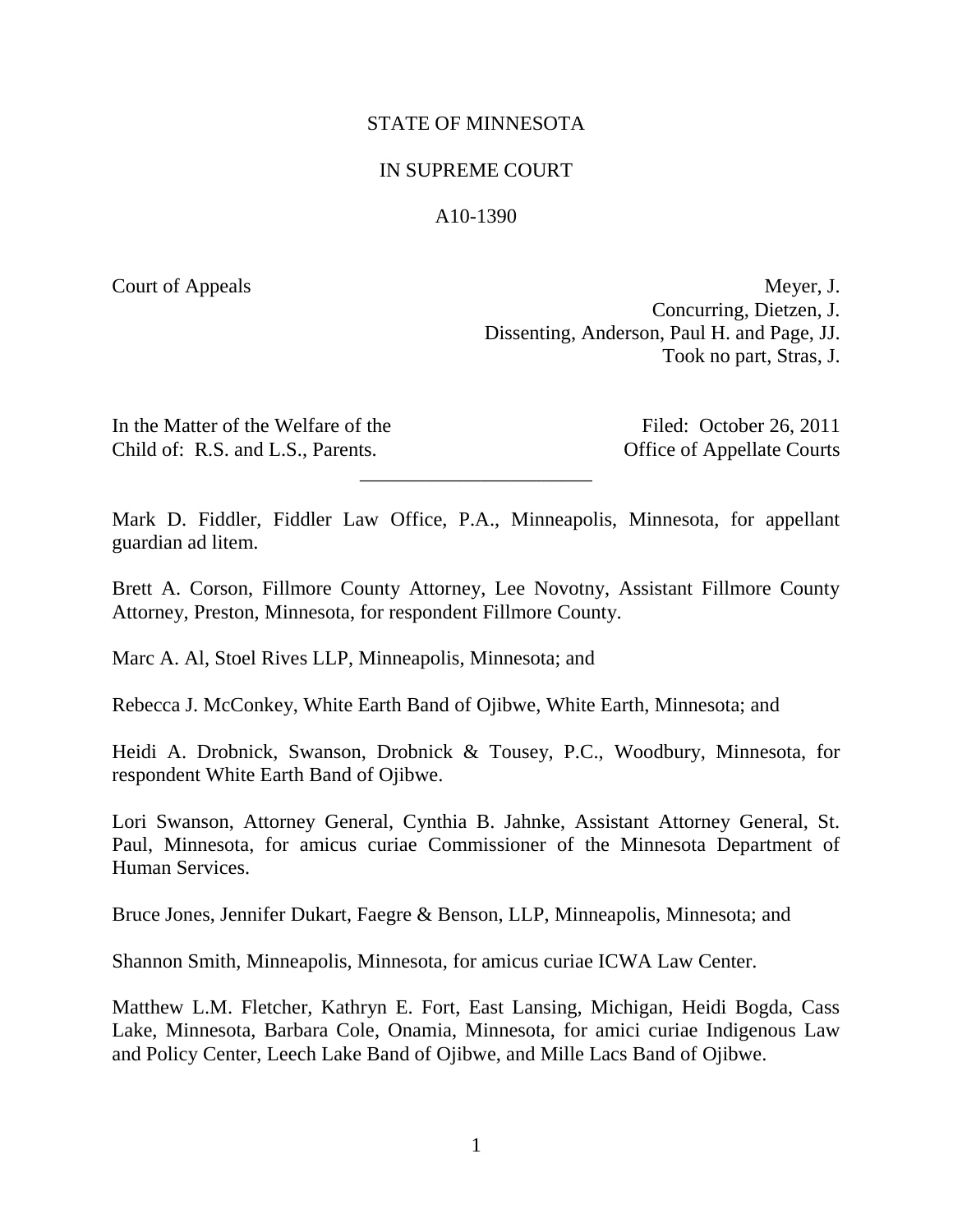Kurt V. BlueDog, Jessica L.K. Ryan, BlueDog, Paulson & Small, P.L.L.P., Minneapolis, Minnesota, for amici curiae Shakopee Mdewakanton Sioux Community, Grand Portage Band of Chippewa, Upper Sioux Community, Lower Sioux Indian Community, and Prairie Island Indian Community.

# S Y L L A B U S

\_\_\_\_\_\_\_\_\_\_\_\_\_\_\_\_\_\_\_\_\_\_\_

1. The plain language of 25 U.S.C. § 1911(b) (2006) is not ambiguous and, with respect to an Indian child not residing or domiciled within the child's tribe's reservation, permits transfer to tribal court of only foster care placement and termination of parental rights proceedings.

2. The provision of the 2007 Tribal/State Agreement requiring transfer of "any child placement/custody proceedings" is void to the extent that it purports to require transfer of preadoptive and adoptive placement proceedings involving an Indian child not residing or domiciled on the reservation of the child's tribe.

3. With respect to an Indian child not residing or domiciled on the child's tribe's reservation, Rule 48 of the Minnesota Rules of Juvenile Protection Procedure, providing for transfer of "the juvenile protection matter" to the tribal court of an Indian child's tribe, is limited to foster care placement and termination of parental rights proceedings.

Reversed and remanded.

## O P I N I O N

MEYER, Justice.

After parental rights to an Indian child living in Fillmore County were involuntarily terminated, the White Earth Band of Ojibwe (the Band) petitioned for

2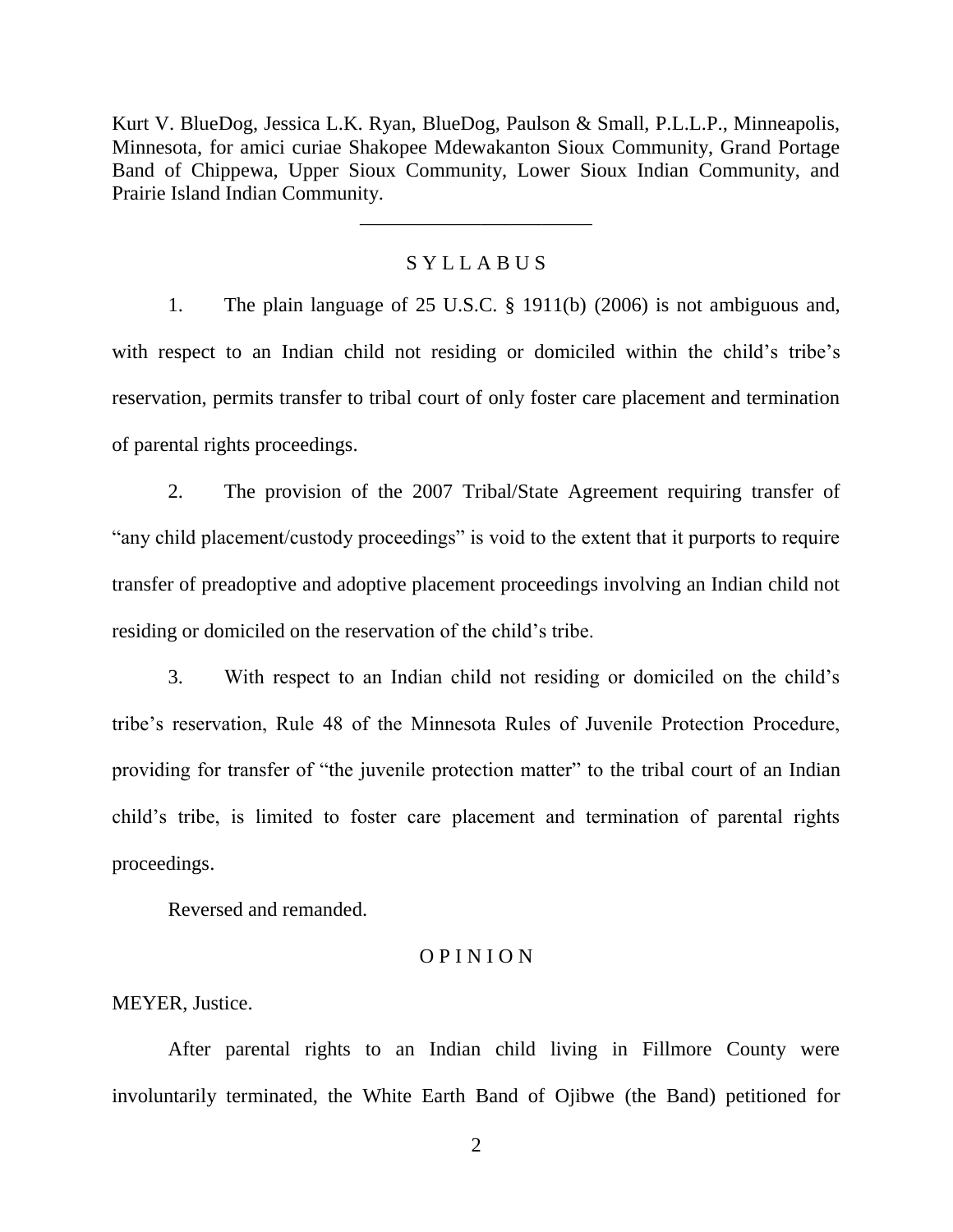transfer of the ensuing preadoptive placement proceedings to its tribal court. The district court granted the Band's motion and the court of appeals affirmed. Because we conclude that transfer of preadoptive proceedings to tribal court is not authorized by federal or state law, we reverse.

The subject of these proceedings is the sixth child of R.S. and L.S. L.S. is an enrolled member of the White Earth Band of Ojibwe; the district court record describes R.S. as Caucasian rather than Native American. The couple's five older children have been removed from parental care. Parental rights to the oldest child were involuntarily terminated in 1990; parental rights with respect to another child were permanently suspended by the White Earth Tribal Court in January 2010 in a case transferred from a district court in Iowa. Three of the couple's children remain in the custody of the Iowa Department of Human Services. Nothing in the record before us indicates that, at any time pertinent to these proceedings, either parent resided or was domiciled on the White Earth reservation. *See Miss. Band of Choctaw Indians v. Holyfield*, 490 U.S. 30, 48 (1989) (domicile of a minor child is determined by that of the child's parents).

In February 2010, Fillmore County petitioned the Fillmore County District Court under Minn. Stat. § 260C.301, subd. 1(b)(4) (2010) for termination of parental rights with respect to the couple's sixth child. Under subdivision 1(b)(4) of section 260C.301, a termination of parental rights for palpable unfitness is presumed if a parent's rights to another child have been involuntarily terminated. *See id.* The child was removed from parental custody and placed in third-party foster care; a guardian ad litem, who is the appellant here, was appointed for the child.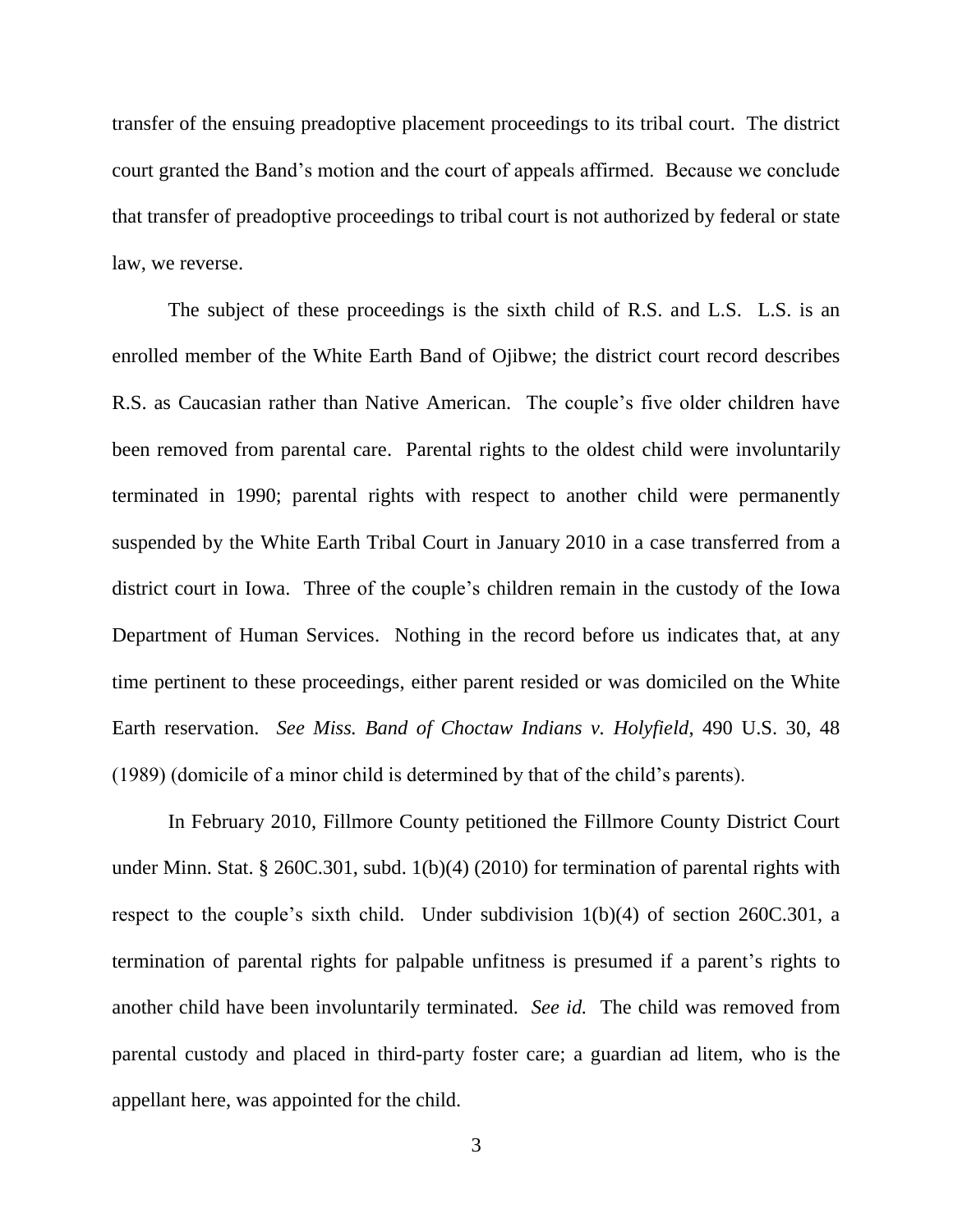Fillmore County gave the White Earth Band of Ojibwe notice of the petition for termination of parental rights, as required by the Indian Child Welfare Act (ICWA), 25 U.S.C. § 1912(a) (2006). In awarding the County temporary custody of the child, the district court indicated that if the White Earth Tribal Court assumed jurisdiction of the matter before the admit/deny hearing on the County's petition, the district court matter would be dismissed. On February 22, 2010, the Band intervened in the proceedings but asked the district court not to transfer the case "at this point in the proceedings."

After a court trial in April 2010, at which a representative of the Band testified, the district court terminated parental rights with respect to the child on grounds of palpable unfitness, *see* Minn. Stat. § 260C.301, subd. 1(b)(4), and ordered that the child be placed with Fillmore County for preadoption proceedings.

About six weeks later, the Band moved to transfer jurisdiction of the preadoptive placement proceeding to its tribal court. The district court granted the Band's motion, over the objections of the guardian ad litem, under 25 U.S.C.  $\S$  1911(b) (2006).<sup>1</sup> The court held that although transfer of the preadoptive proceedings was not authorized under a literal reading of ICWA, Congress nevertheless intended to allow transfer in this

 $\overline{a}$ 1

<sup>25</sup> U.S.C. § 1911(b) provides:

In any State court proceeding for the foster care placement of, or termination of parental rights to, an Indian child not domiciled or residing within the reservation of the Indian child's tribe, the court, in the absence of good cause to the contrary, shall transfer such proceeding to the jurisdiction of the tribe, absent objection by either parent, upon the petition of either parent or the Indian custodian or the Indian child's tribe: *Provided*, That such transfer shall be subject to declination by the tribal court of such tribe.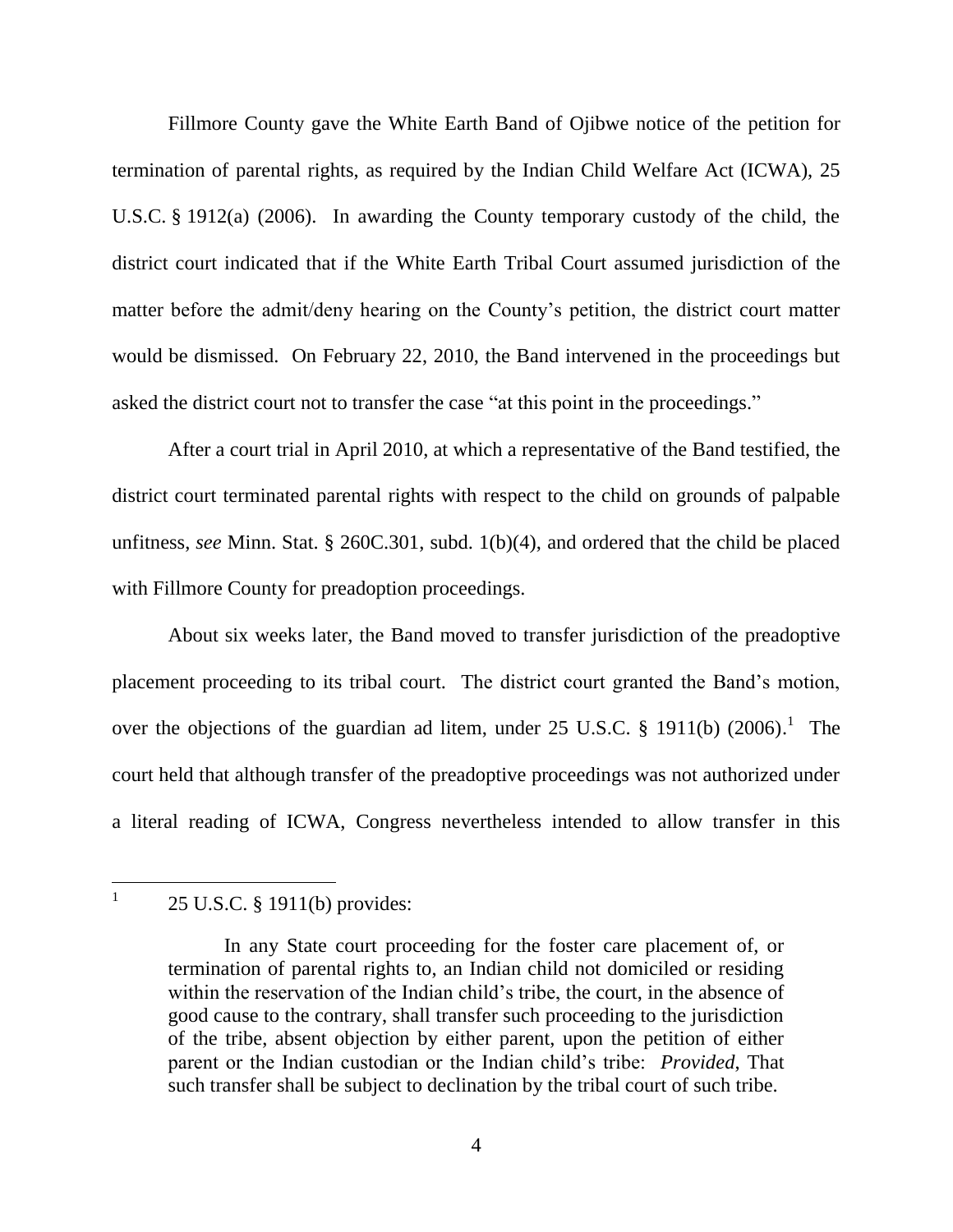situation because ICWA "as a whole" was intended to curtail state authority over Indian child custody matters. The court further held that a 2007 Tribal/State Agreement between the Minnesota Department of Human Services and 11 Minnesota tribes (including the Band), although not expanding the jurisdiction established by ICWA, supported the conclusion that the State and the Band had concurrent jurisdiction over the preadoptive proceedings. Finally, the court concluded that the guardian ad litem had not established by clear and convincing evidence that there was good cause, within the meaning of 25 U.S.C. § 1911(b), to deny transfer to the tribal court.

On the appeal of the guardian ad litem, the court of appeals affirmed but on different grounds. *In re Welfare of the Child of R.S. and L.S.*, 793 N.W.2d 752, 761 (Minn. App. 2011). The court of appeals held that ICWA neither requires nor prohibits transfer of preadoptive proceedings to tribal court, leaving the question to state sources of law. *Id.* at 759. The appellate court further held that transfer of jurisdiction over the preadoptive placement proceeding was a procedural matter, not a matter of substantive law, and therefore the Minnesota Rules of Juvenile Protection Procedure controlled over any conflicting statute. 793 N.W.2d at 761. The appellate court transferred the matter to the White Earth Tribal Court under Minn. R. Juv. Prot. P. 48.01, subd. 3, which provides in pertinent part: "Upon motion or request of an Indian child's parent, Indian custodian, or tribe pursuant to subdivision 1 [of Rule 48.01], the court shall issue an order transferring the juvenile protection matter to the Indian child's tribe absent objection by either parent . . . or a finding of good cause to deny transfer . . . ." 793 N.W.2d at 760.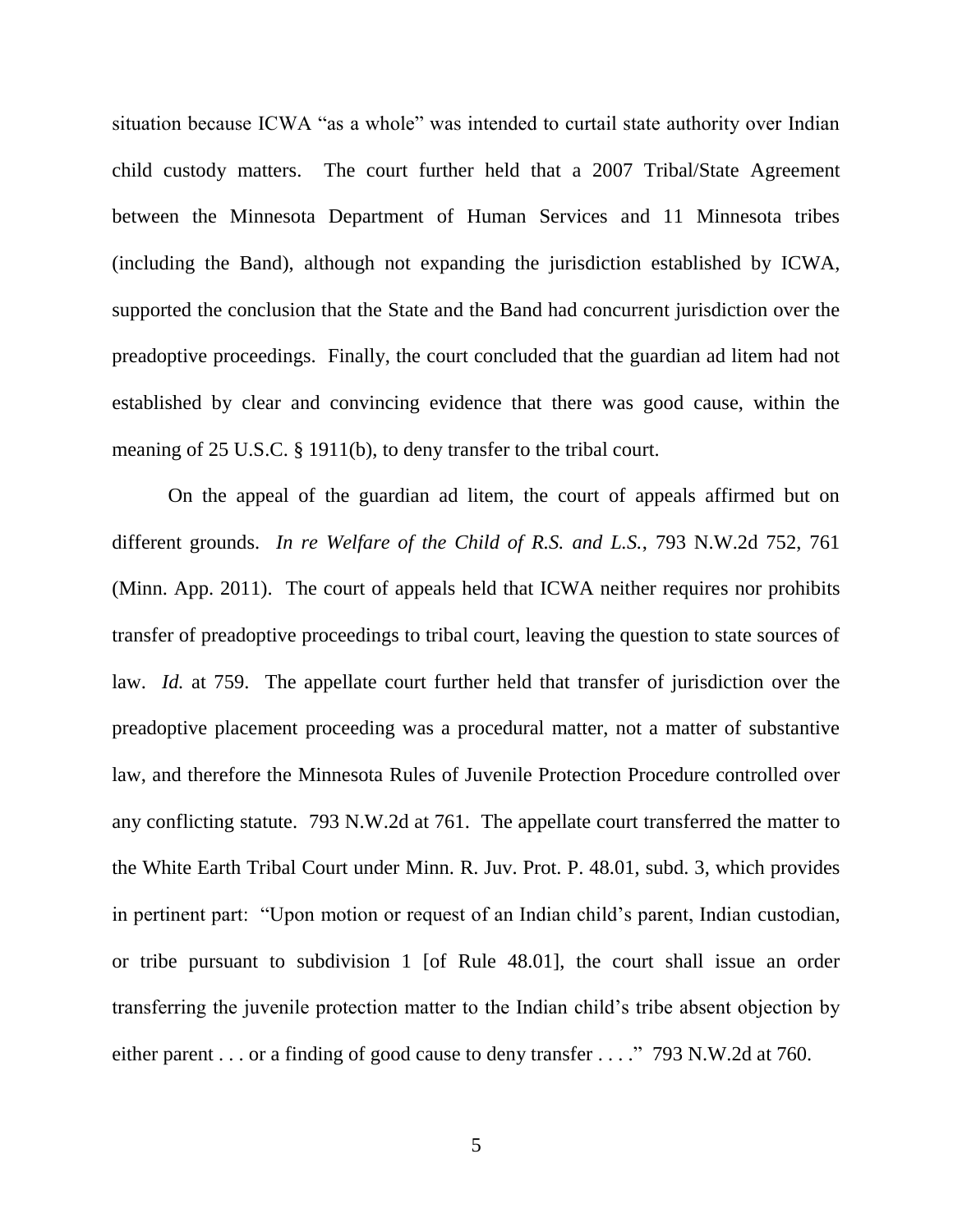We granted the guardian ad litem's petition for review. We review the lower courts' construction and application of rules of procedure de novo. *See Shamrock Dev., Inc. v. Smith*, 754 N.W.2d 377, 382 (Minn. 2008) (civil procedure); *State v. Dahlin*, 753 N.W.2d 300, 305 (Minn. 2008) (criminal procedure); *In re GlaxoSmithKline PLC*, 699 N.W.2d 749, 753 (Minn. 2005) (civil appellate procedure). We similarly review de novo the lower courts' interpretation of statutes. *Imperial Developers, Inc. v. Calhoun Dev., LLC*, 790 N.W.2d 146, 148 (Minn. 2010).

### I.

Under the Supremacy Clause, U.S. Const. art. VI, § 2, the decision to transfer jurisdiction of these preadoptive placement proceedings to the tribal court must meet the minimum requirements of the Indian Child Welfare Act (ICWA), 25 U.S.C. §§ 1901- 1963 (2006).

Congress enacted ICWA in 1978 to address the "rising concern . . . over the consequences . . . of abusive child welfare practices that resulted in the separation of large numbers of Indian children from their families and tribes through adoption or foster care placement, usually in non-Indian homes." *Holyfield*, 490 U.S. at 32. In 25 U.S.C. § 1911(a), Congress granted the tribal court "jurisdiction exclusive as to any State over *any child custody proceeding* involving an Indian child who resides or is domiciled within the reservation of such tribe" or who is a ward of the tribe. (Emphasis added.) Therefore, with respect to an Indian child who resides within or is domiciled within the child's tribe's reservation, state courts have no jurisdiction over any child custody proceeding.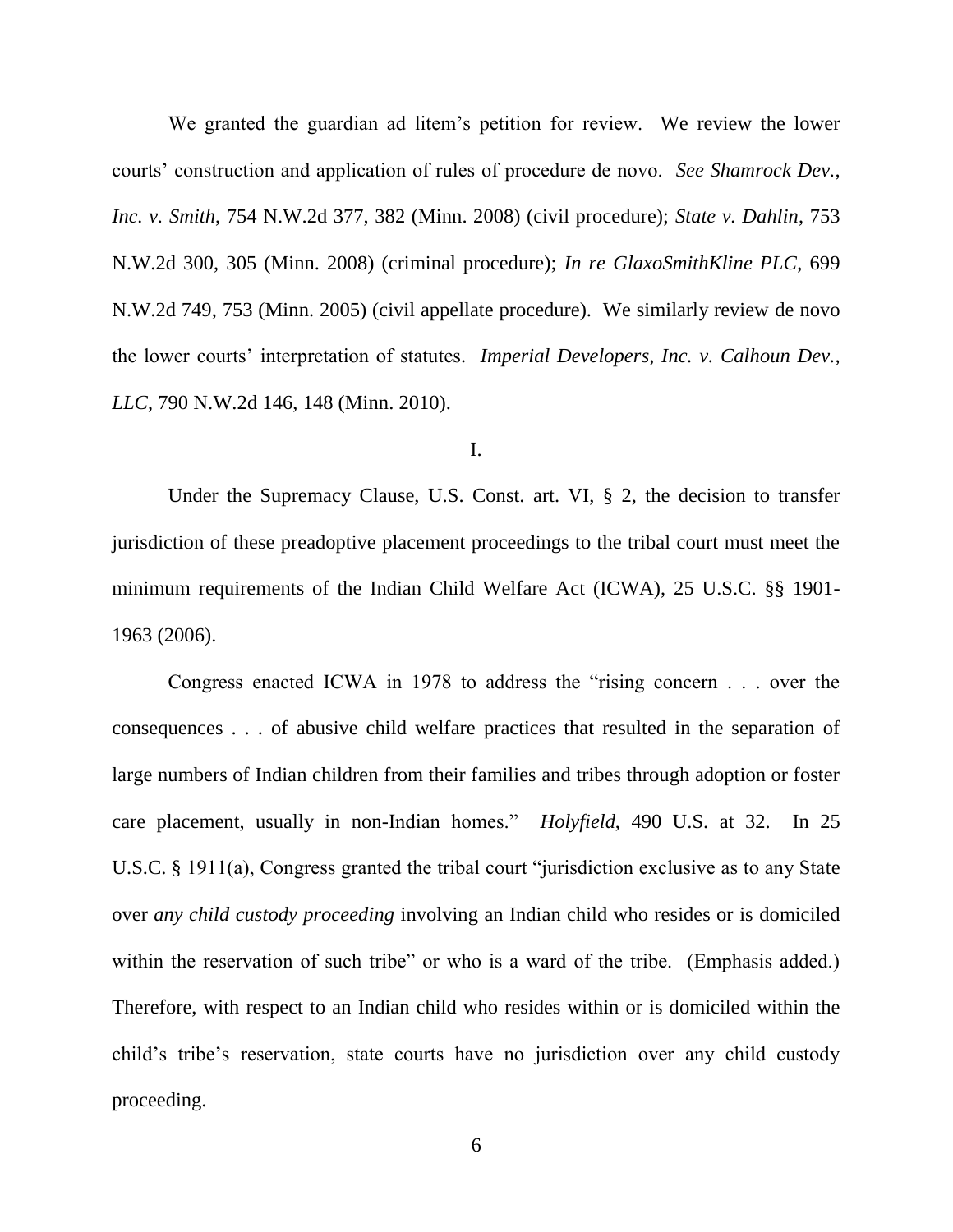With respect to an Indian child who does not reside and is not domiciled within the reservation of his or her tribe, ICWA establishes "minimum Federal standards" for proceedings in state courts. 25 U.S.C. § 1902. Those minimum standards require, for example, that the child's tribe be given notice of the proceedings, *id.* § 1912(a); that the child's tribe have the right to intervene, *id.* § 1911(c); and that the parents of the Indian child, if indigent, have the right to court-appointed counsel, *id.* § 1912(b).

However, these minimum procedural standards differ depending on the particular type of proceeding at issue. For example, 25 U.S.C. § 1912(a) requires that the child's tribe be given notice of proceedings in two of the four defined types of child custody proceedings: foster care placement and termination of parental rights. *See* 25 U.S.C. § 1903(1) (defining four types of child custody proceedings: "foster care placement," "termination of parental rights," "preadoptive placement," and "adoptive placement"). Indeed, the statute forbids a foster care placement or termination of parental rights proceeding until at least ten days after the tribe receives such notice. 25 U.S.C. § 1912(a). But section 1912(a) does not require notice to the child's tribe in the two other types of child custody proceedings: preadoptive and adoptive placement proceedings.

Similarly, 25 U.S.C. § 1911(c) gives the child's tribe the right to intervene "at any point" in two of the four defined types of child custody proceedings—foster care placement and termination of parental rights—but does not give the child's tribe the right to intervene in state court proceedings for preadoptive or adoptive placement. 25 U.S.C. § 1912(c) gives each party the right to examine reports and other documents filed with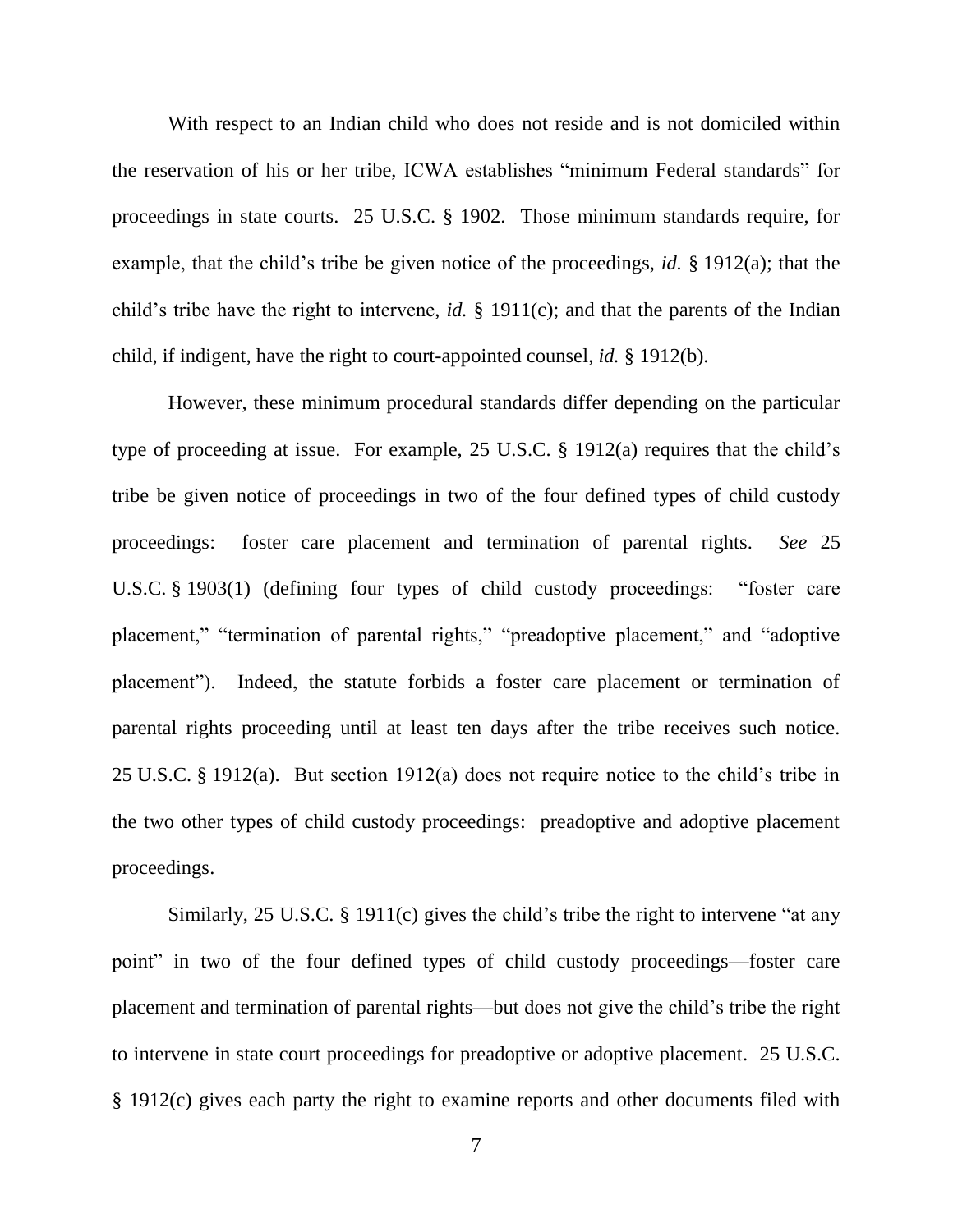the state court in a foster care placement or termination of parental rights proceeding, but does not extend that right in state court proceedings for preadoptive or adoptive placement. 25 U.S.C. § 1914 gives an Indian child and her parents the right to petition for invalidation of foster care placement or termination of parental rights upon a showing that the proceedings violated 25 U.S.C. §§ 1911, 1912, and 1913, but does not extend such right to the invalidation of preadoptive or adoptive placement.

25 U.S.C. § 1911(b) provides for the transfer to tribal court of two of the four types of child custody proceedings—foster care placement and termination of parental rights:

In any State court proceeding for the foster care placement of, or termination of parental rights to, an Indian child not domiciled or residing within the reservation of the Indian child's tribe, the court, in the absence of good cause to the contrary, shall transfer such proceeding to the jurisdiction of the tribe, absent objection by either parent, upon the petition of either parent or the Indian custodian or the Indian child's tribe: *Provided*, That such transfer shall be subject to declination by the tribal court of such tribe.

The court of appeals concluded that 25 U.S.C. § 1911(b) is ambiguous with respect to the transfer to tribal court of preadoptive placement proceedings, and therefore the question of transfer of preadoptive proceedings to tribal court is to be resolved based on state law. 793 N.W.2d at 759-60. We conclude that 25 U.S.C. § 1911(b) is not ambiguous on the subject of transfer to tribal court of preadoptive proceedings involving an Indian child not residing or domiciled on the child's tribe's reservation. Rather, we conclude that ICWA does not permit the transfer of such proceedings. We further conclude that, even if 25 U.S.C. § 1911(b) were ambiguous, state law cannot create jurisdiction in the tribal court where federal law has not.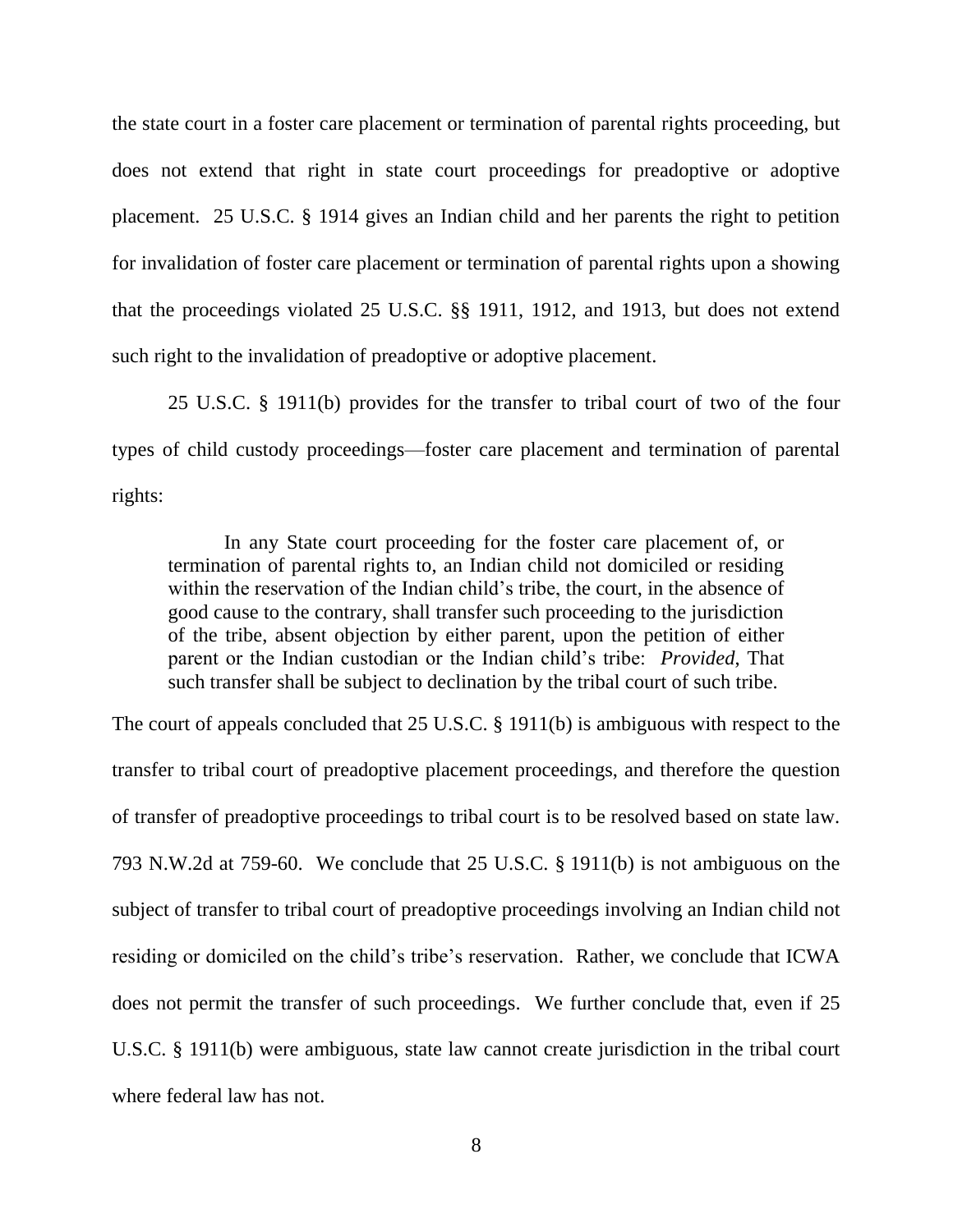A.

In 25 U.S.C. § 1911(a), Congress granted the tribal court "jurisdiction exclusive as to any State over *any child custody proceeding* involving an Indian child who resides or is domiciled within the reservation of such tribe" or who is a ward of the tribe. (Emphasis added.) Therefore, with respect to an Indian child who resides within or is domiciled within the child's tribe's reservation, state courts have no jurisdiction over any child custody proceeding.

But the child who is the subject of these proceedings and the child's parents all resided in Fillmore County. Moreover, neither the child nor the child's parents are domiciled on the White Earth reservation, and the district court record indicates that R.S. is not Native American. As a result, the tribal court lacked inherent jurisdiction over the termination of parental rights proceedings. *See Montana v. United States*, 450 U.S. 544, 566 (1981) (tribe lacked inherent power to regulate activities of non-tribal members on non-Indian land); 25 U.S.C. § 1302(a)(8) (2006) (requiring due process of law in Indian tribal court proceedings).

Therefore, the tribal court could assume jurisdiction over the proceeding, if at all, only by Congressional grant. 25 U.S.C. § 1911(b) provides:

In any State court proceeding for the foster care placement of, or termination of parental rights to, an Indian child not domiciled or residing within the reservation of the Indian child's tribe, the court, in the absence of good cause to the contrary, shall transfer each proceeding to the jurisdiction of the tribe, absent objection by either parent upon the petition of either parent or the Indian custodian or the Indian child's tribe: *Provided*, That such transfer shall be subject to declination by the tribal court of such tribe.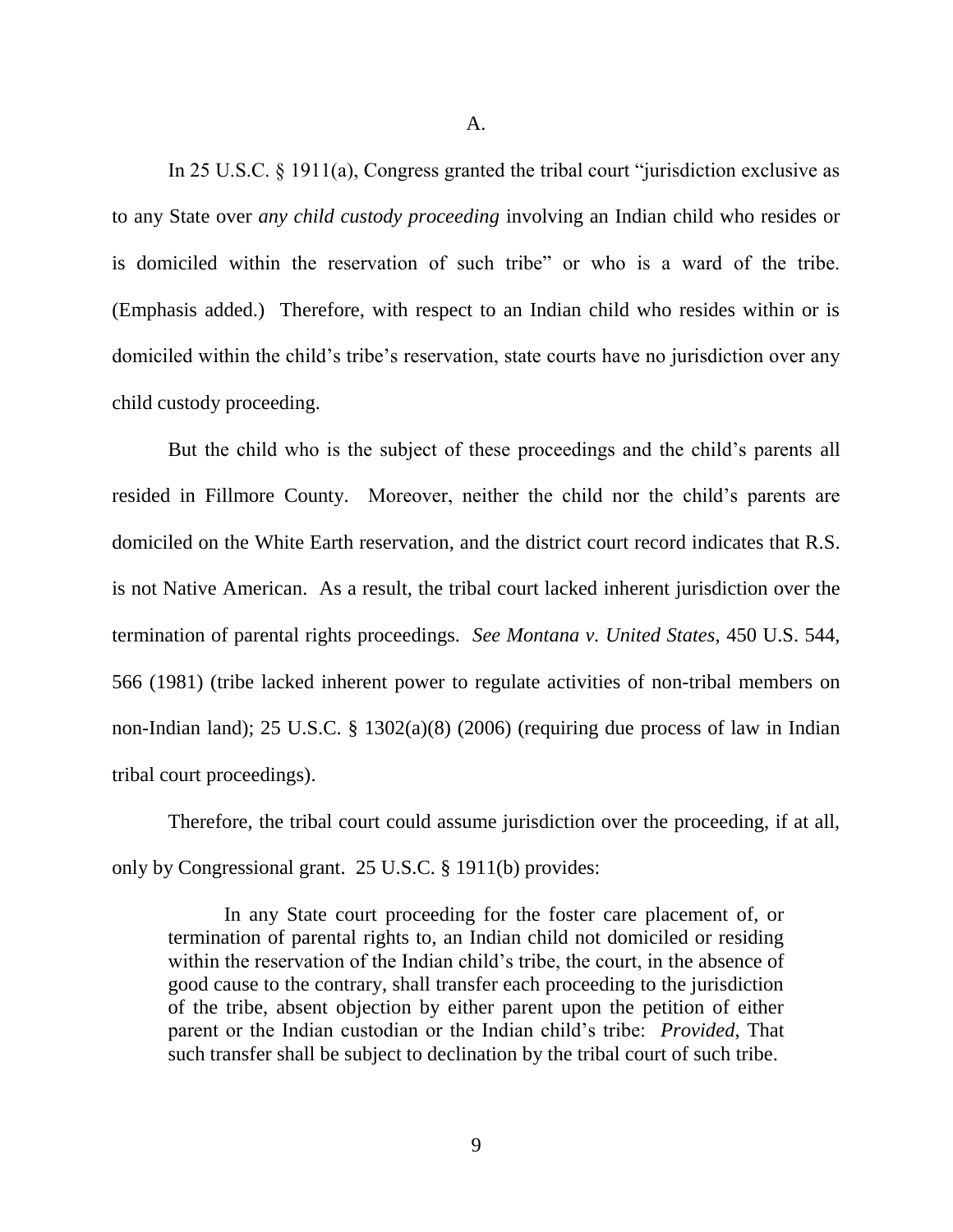We are persuaded that Congress did not intend to permit the transfer of adoptive and preadoptive placement proceedings to tribal courts. We cannot assume that, having specifically used a term in section 1911(a)—"child custody proceeding"—that *includes*  preadoptive and adoptive proceedings, Congress was simply careless in using terms in section 1911(b)—"foster care placement" and "termination of parental rights"—that *exclude* preadoptive and adoptive placement proceedings. *See Russelo v. United States*, 464 U.S. 16, 23 (1983) ("We refrain from concluding here that the differing language in the two subsections has the same meaning in each. We would not presume to ascribe this difference to a simple mistake in draftsmanship.").

Rather, we are bound by the plain language of the statute. Under the plain language of 25 U.S.C. § 1911(b), tribal courts have presumptive jurisdiction over two types of child custody proceedings—foster care placement and termination of parental rights—involving Indian children who do not reside and are not domiciled on their tribe's reservation. But, again under the plain language of 25 U.S.C. § 1911(b), Congress has not granted tribal courts jurisdiction over preadoptive and adoptive placement proceedings involving Indian children who do not reside and are not domiciled on their tribe's reservation. Where a statute is clearly limited to specifically enumerated subjects, we do not extend its application to other subjects by process of construction. *Martinco v. Hastings*, 265 Minn. 490, 495, 122 N.W.2d 631, 637 (1963).

The court of appeals concluded that because section 1911(b) neither expressly requires nor expressly prohibits transfer of other types of child custody proceedings preadoptive and adoptive placement proceedings—the statute was ambiguous. 793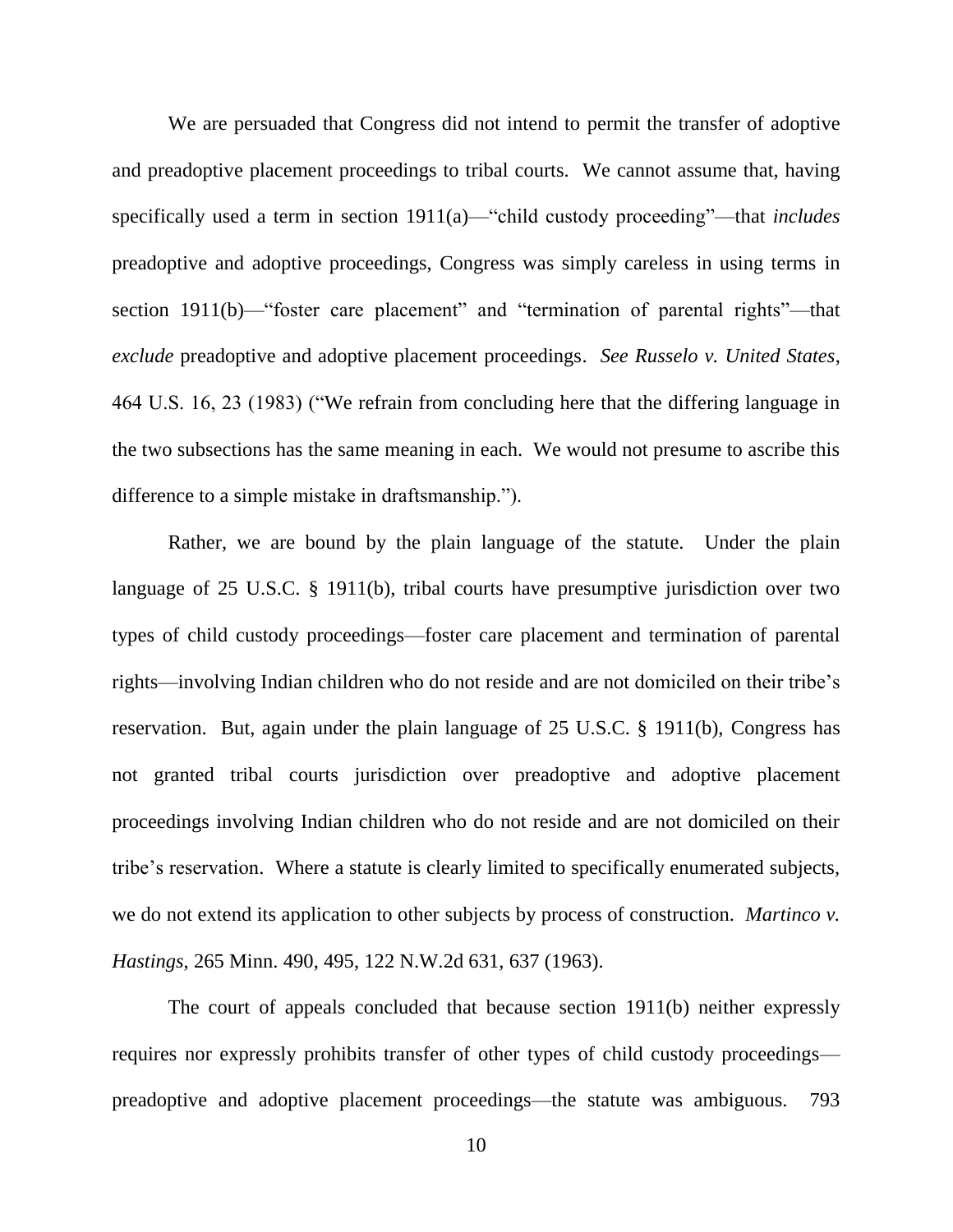N.W.2d at 757. We disagree. "[S]ilence in a statute regarding a particular topic does not render the statute unclear or ambiguous unless the statute is susceptible of more than one reasonable interpretation." *Premier Bank v. Becker Dev., LLC*, 785 N.W.2d 753, 760 (Minn. 2010). Moreover, we do not read the differing language in the two subsections as congressional "silence." Rather, we read the differing language as drawing an express distinction between foster care and termination of parental rights proceedings on the one hand, and preadoptive and adoptive placement proceedings on the other.

The differing language in the two subsections cannot be read in isolation from the other provisions of ICWA. *See State v. Gaiovnik,* 794 N.W.2d 643, 647 (Minn. 2011) ("When interpreting statutes, we do not examine different provisions in isolation.") We construe statutes "as a whole" and "in the light of their context." *See Christensen v. Hennepin Transp. Co., Inc.,* 215 Minn. 394, 409, 10 N.W. 2d 406, 415 (1943). As discussed above, Congress distinguished among the four types of child custody proceedings—foster care placement, termination of parental rights, preadoptive placement, and adoptive placement—throughout ICWA. For example, it required the "testimony of qualified expert witnesses" in foster care placement and termination of parental rights proceedings, but not in preadoptive and adoptive placement proceedings. 25 U.S.C. § 1912(e), (f). It allowed for the invalidation of foster care placement and termination of parental rights for violation of certain procedural provisions of ICWA, but did not permit the invalidation of preadoptive or adoptive placements. 25 U.S.C. § 1914. It gave the child's tribe the right to notice and intervention in foster care and termination proceedings, but not adoption proceedings. *See* 25 U.S.C. §§ 1911(b), 1912(a). These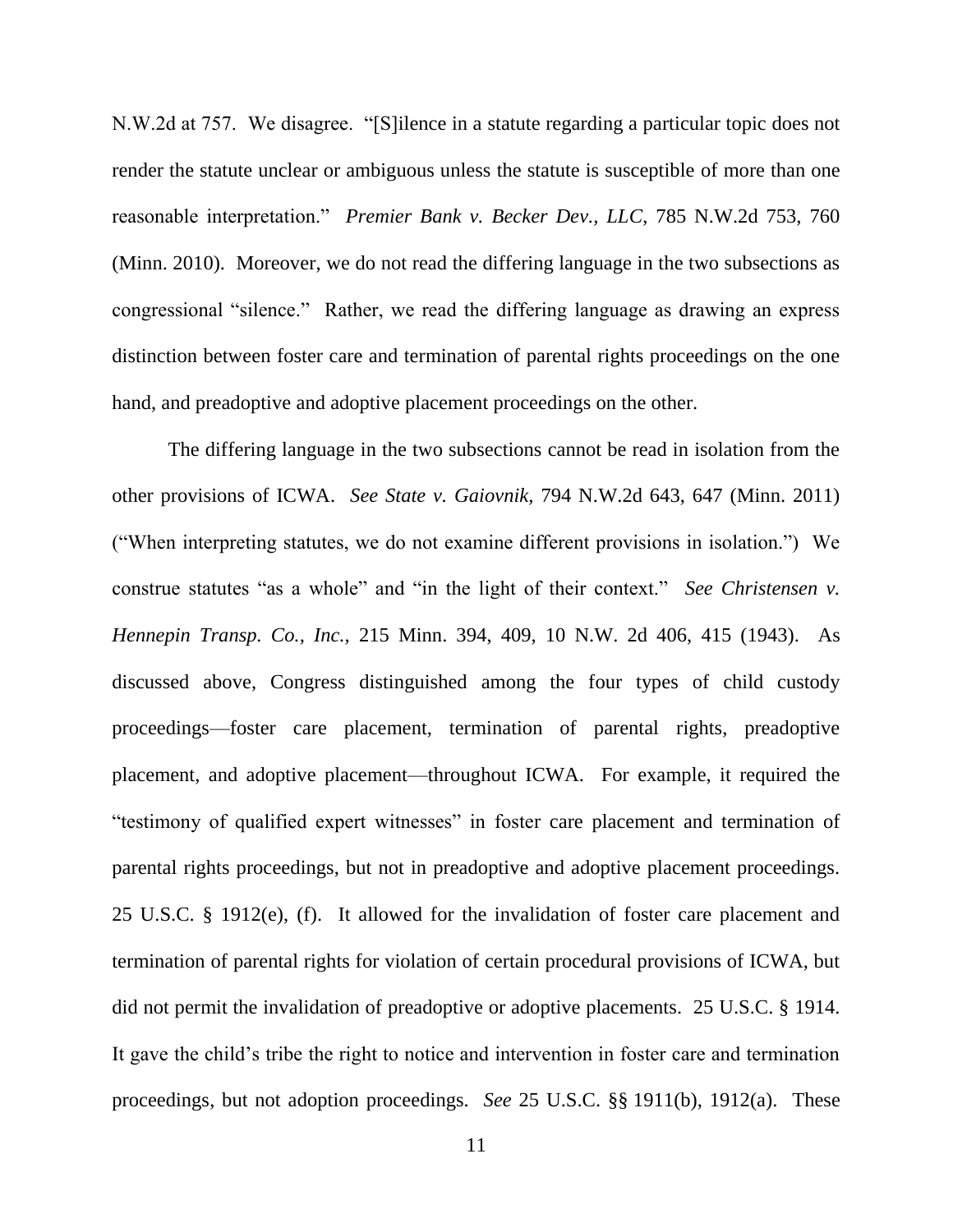distinctions support our conclusion that in 25 U.S.C. § 1911(b), Congress intended to limit the types of child custody proceedings that can be transferred to tribal courts to foster care placement and termination of parental rights.

The dissent relies upon an extensive and well-researched history of the treatment of Indian children to support its interpretation of section 1911(b). But such an historical recitation is extrinsic evidence, and we do not turn to extrinsic evidence to interpret a statute unless it is, in the first instance, ambiguous. *Feick v. State Farm Mut. Auto. Ins. Co.*, 307 N.W.2d 772, 775 (Minn. 1981) (holding that in the absence of any ambiguity in the express language of a statute, resort to extrinsic aids to determine legislative intent is unnecessary and improper). The dissent fails to point out any ambiguity in the express language of section 1911(b). Moreover, extrinsic evidence can be used only to resolve existing statutory ambiguity; it cannot be used to create ambiguity where none exists. *Knopp v. Gutterman*, 258 Minn. 33, 40, 102 N.W.2d 689, 695 (1960).

In addition, section 1911(b) requires transfer "upon the petition of either parent or the Indian custodian." But once the case has progressed to preadoptive or adoptive placement, parental rights have necessarily been terminated. The dissent's expansive reading of section 1911(b) would grant the Indian child's parents standing to petition the state court for transfer, even though their parental rights have been terminated and they are no longer parties to the state court proceedings. *See* Minn. Stat. § 260C.317, subd. 1 (2010) (providing that upon termination of parental rights "the parent shall have no standing to appear at any further legal proceeding concerning the child").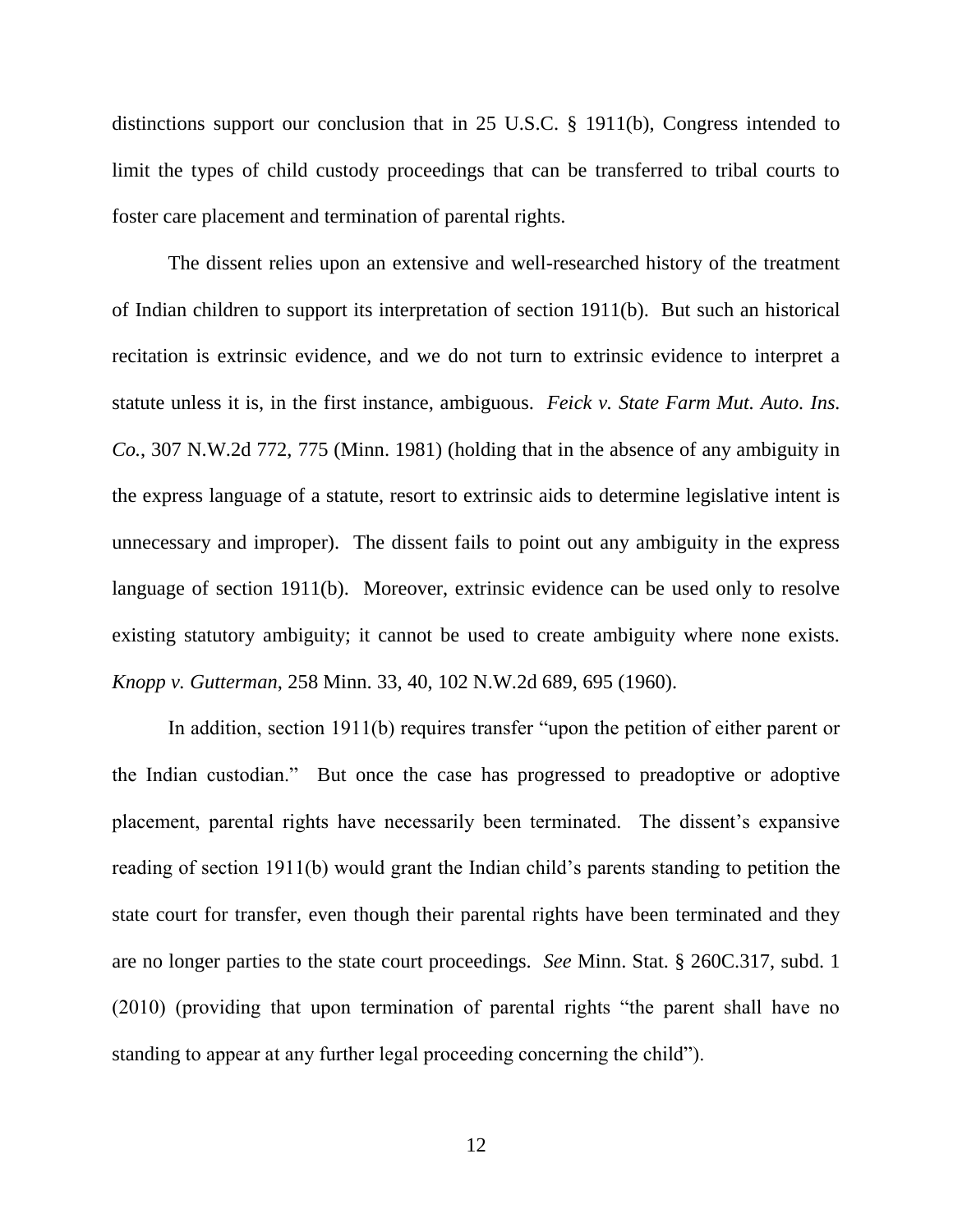Other courts have considered whether transfer of preadoptive and adoptive placement proceedings to tribal courts is permitted by section 1911(b), and come to differing conclusions. But courts that have concluded that transfer of preadoptive and adoptive placement proceedings to tribal courts is permitted have done so only by disregarding the plain language of ICWA in favor of "the intended purpose of the act." *See In re M.S. and K.S.*, 237 P.3d 161, 165 (Okla. 2010). For example, in *In re M.S. and K.S.*, the Oklahoma Supreme Court required transfer of preadoptive placement proceedings involving two Indian children not residing on the reservation, despite the language of section 1911(b), based on "[c]ongressional intent and the purpose of the ICWA." 237 P.3d at 165. That purpose, the Oklahoma court noted, is stated in ICWA itself:

The Congress hereby declares that it is the policy of this Nation to protect the best interests of Indian children and to promote the stability and security of Indian tribes and families by the establishment of minimum Federal standards for the removal of Indian children from their families and the placement of such children in foster or adoptive homes which will reflect the unique values of Indian culture, and by providing for assistance to Indian tribes in the operation of child and family service programs.

## *Id.* at 165-66 n.9 (quoting 25 U.S.C. § 1902).

We do not agree with the Oklahoma court that congressional policy regarding Indian tribes and families is not served by keeping a preadoptive placement proceeding in state court. ICWA establishes certain preferences for the placement of Indian children in foster and adoptive homes. *See* 25 U.S.C. § 1915(b). For example, preference is to be given in foster care or preadoptive placements, in the absence of good cause to the contrary, first to "a member of the Indian child's extended family" and then to "a foster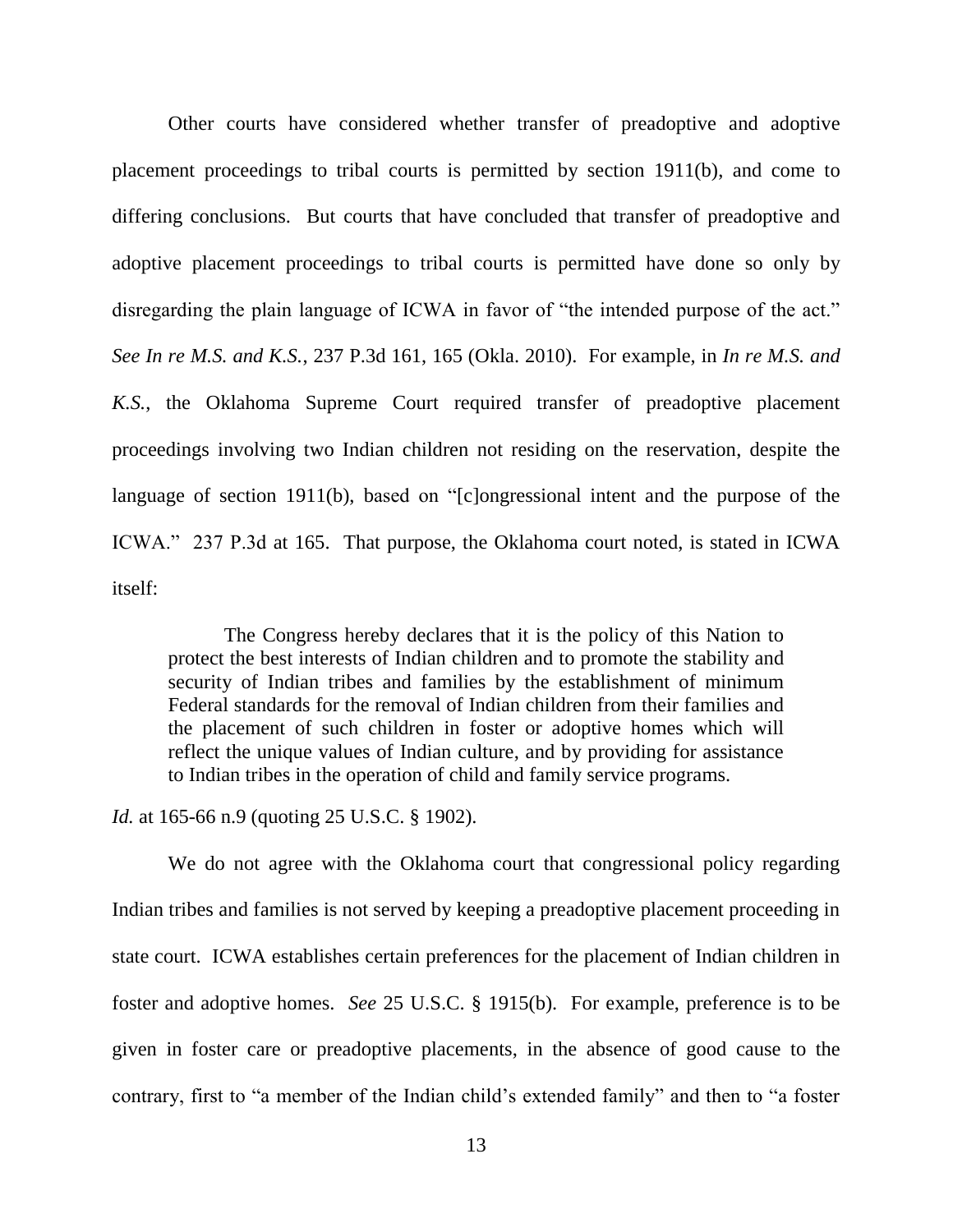home licensed, approved, or specified by the Indian child's tribe." *Id.* Preferences apply only to adoptive placements made by the state courts. 25 U.S.C. § 1915(a) ("In any adoptive placement of an Indian child under State law . . . ."). Moreover, where the child's tribe has established a different order of preference, the state court is obligated to follow that order of preference "so long as the placement is the least restrictive setting appropriate to the particular needs of the child." 25 U.S.C. § 1915(c). It is therefore not necessary to transfer a preadoptive or adoptive placement proceeding to tribal court in order to assure that "placement of [Indian] children in foster or adoptive homes . . . will reflect the unique values of Indian culture." 25 U.S.C. § 1902.

In contrast, courts that have hewn to the plain language of section 1911(b) have concluded that section 1911(b) does not permit the transfer of preadoptive and adoptive placement proceedings. *In re A.P.*, 962 P.2d 1186, 1190 (Mont. 1998); *In re J.B.*, 900 P.2d 1014, 1016 (Okla. App. 1995), *overruled by In re M.S. and K.S.*, 237 P.3d at 167.

We conclude that 25 U.S.C. § 1911(b) is not ambiguous and, with respect to an Indian child not residing or domiciled on his or her tribe's reservation, permits transfer to tribal court of only foster care placement and termination of parental rights proceedings. We therefore reverse the court of appeals and remand the matter to the district court for reinstatement of the preadoptive placement proceedings and reappointment of a guardian ad litem for the child.

#### B.

The court of appeals concluded that because 25 U.S.C. § 1911(b) is ambiguous with respect to the transfer of preadoptive and adoptive placement proceedings, Congress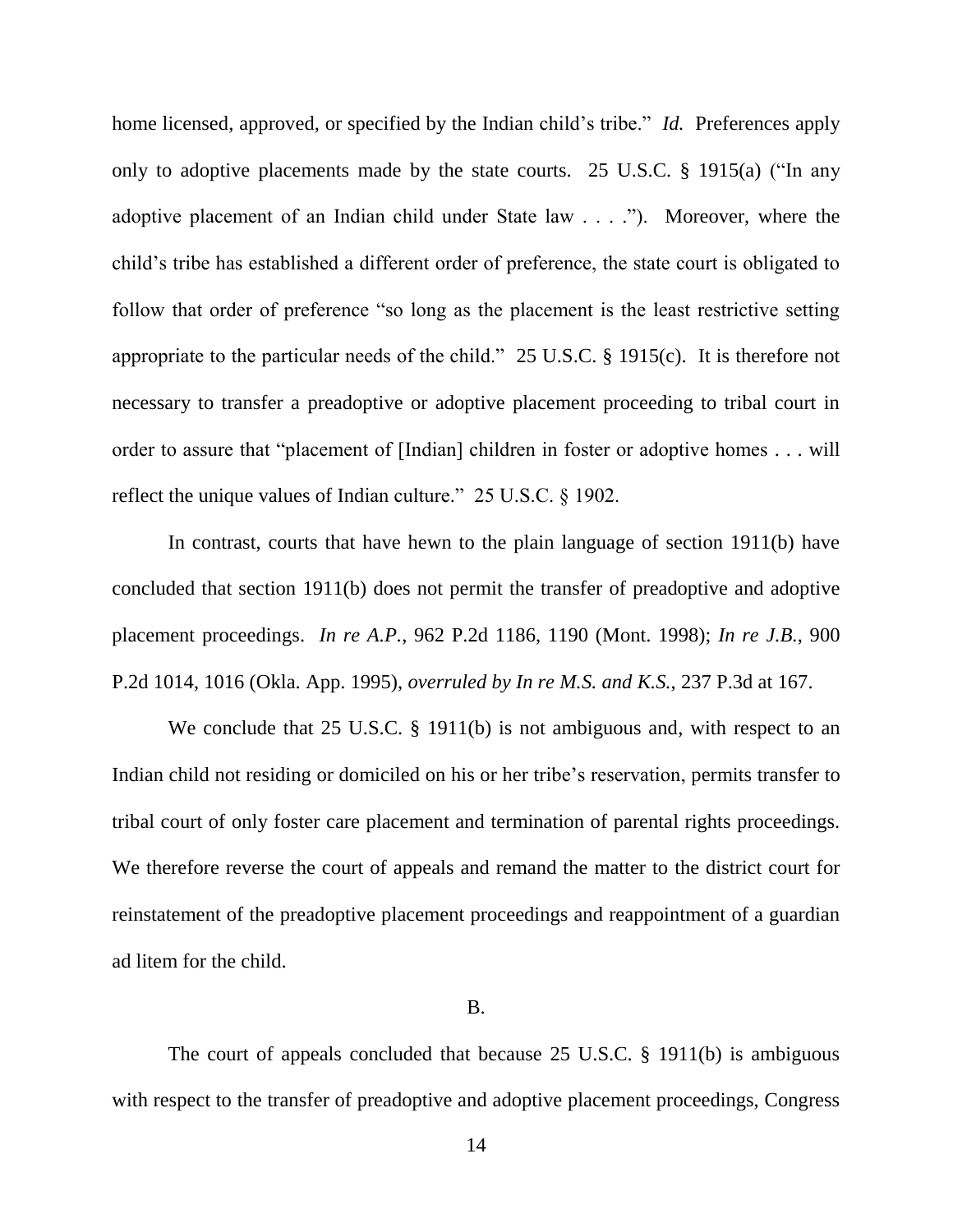intended "other state sources of law [to] authorize the transfer of preadoptive-placement proceedings to Indian tribes with concurrent jurisdiction." 793 N.W.2d at 760. Although not essential to our resolution of the case, we nevertheless address this aspect of the court of appeals' opinion.

As we have noted, because one of the child's parents is neither Native American nor resided on or was domiciled on the White Earth reservation, the White Earth tribal court lacked jurisdiction over the proceedings for termination of parental rights. *See Montana*, 450 U.S. at 566 (tribe lacked inherent power over the activities of non-tribal members on non-Indian land). The parties cite no case (and we have found none) in which a tribal court had jurisdiction over preadoptive or adoption placement proceedings concerning an Indian child who neither resided on nor was domiciled on the tribe's reservation. *Cf*. *Fisher v. Dist. Court*, 424 U.S. 382, 389 (1976) (jurisdiction of tribal court over proceedings for adoption of Indian child residing on the reservation is exclusive).

Respondents contend that 25 U.S.C. § 1919(a), by authorizing states and tribes to enter into agreements regarding jurisdiction over proceedings involving Indian children, permits Minnesota and the White Earth Band of Ojibwe to agree to the transfer of these preadoptive proceedings even if section 1911 does not. We disagree.

The question before the court of appeals in this case was not the transfer of preadoptive placement proceedings to a tribal court with concurrent jurisdiction, but the endowment of the tribal court with jurisdiction. 25 U.S.C. § 1919(a) provides:

15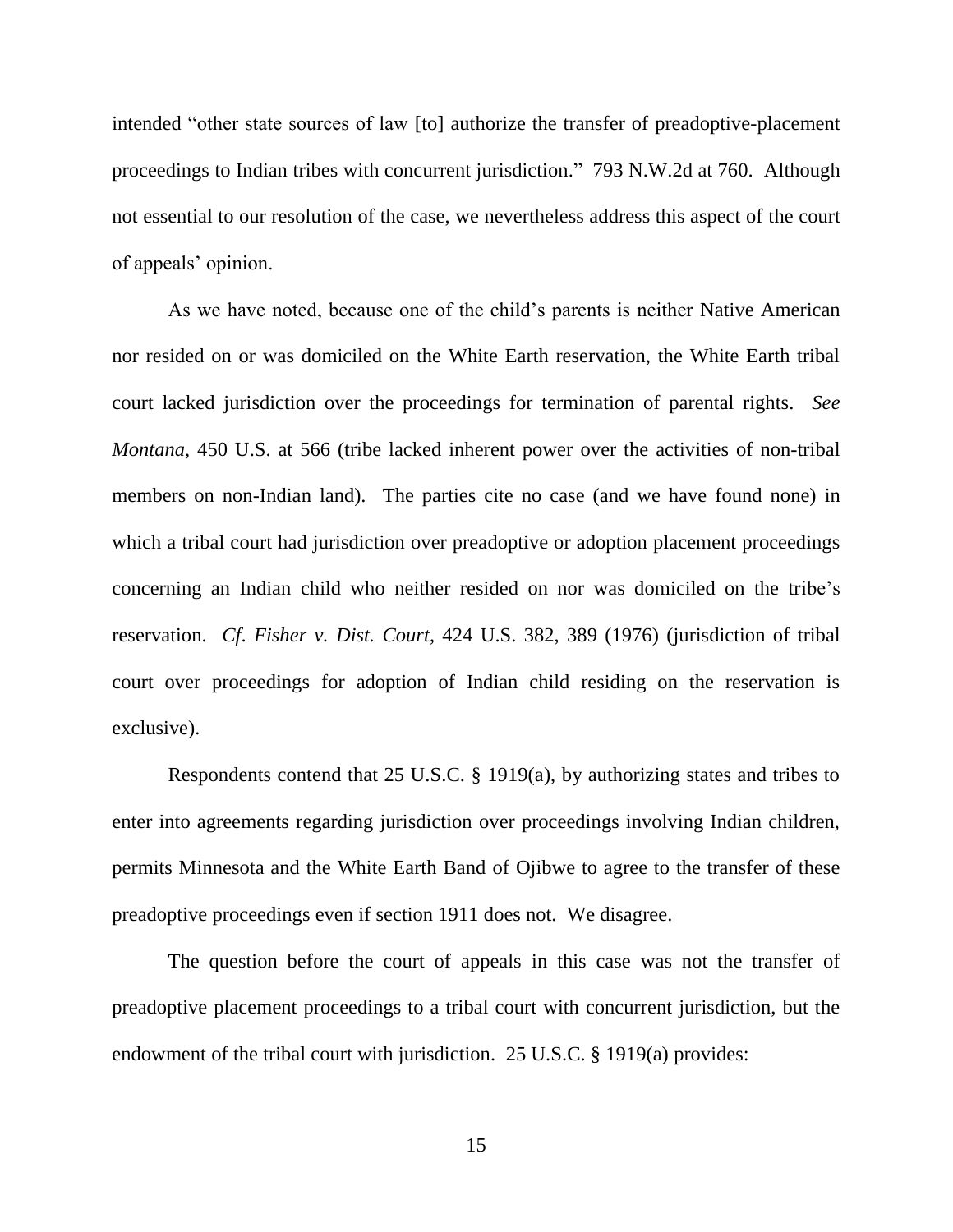States and Indian tribes are authorized to enter into agreements with each other respecting care and custody of Indian children and jurisdiction over child custody proceedings, including agreements which may provide for orderly transfer of jurisdiction on a case-by-case basis and agreements which provide for concurrent jurisdiction between States and Indian tribes.

Section 1919(a) allows states and tribes to agree to "orderly transfer of jurisdiction" and

"concurrent jurisdiction." But nothing in the plain language of section 1919(a) allows

states and tribes to create tribal jurisdiction where none previously existed.

Minnesota, claiming authority under 25 U.S.C. § 1919, authorized the

Commissioner of Human Services to enter into agreements with Minnesota tribes:

The commissioner is hereby authorized to enter into agreements with Indian tribes pursuant to [25 U.S.C. § 1919] respecting care and custody of Indian children and jurisdiction over child custody proceedings, including agreements which may provide for orderly transfer of jurisdiction on a case-by-case basis and agreements which provide for concurrent jurisdiction between the state and an Indian tribe.

Minn. Stat. § 260.771, subd. 5 (2010). The Commissioner and 11 Minnesota tribes entered into such an agreement in 1998. The parties amended the agreement in 2007. *See* 2007 *Indian Child Welfare Tribal/State Agreement* (Minn. Dep't of Human Servs. Feb. 2007) *available at* https://edocs.dhs.state.mn.us/lfserver/Legacy/DHS-5022-ENG.

We conclude, for two reasons, that the 2007 Tribal/State Agreement also does not provide authority for transfer of preadoptive and adoption placement proceedings. First, the 2007 Tribal/State Agreement itself disavows any intent to change the jurisdictional provisions of ICWA "in any manner." 2007 Tribal/State Agreement at 4. As we have explained above, ICWA does not authorize the transfer of preadoptive or adoptive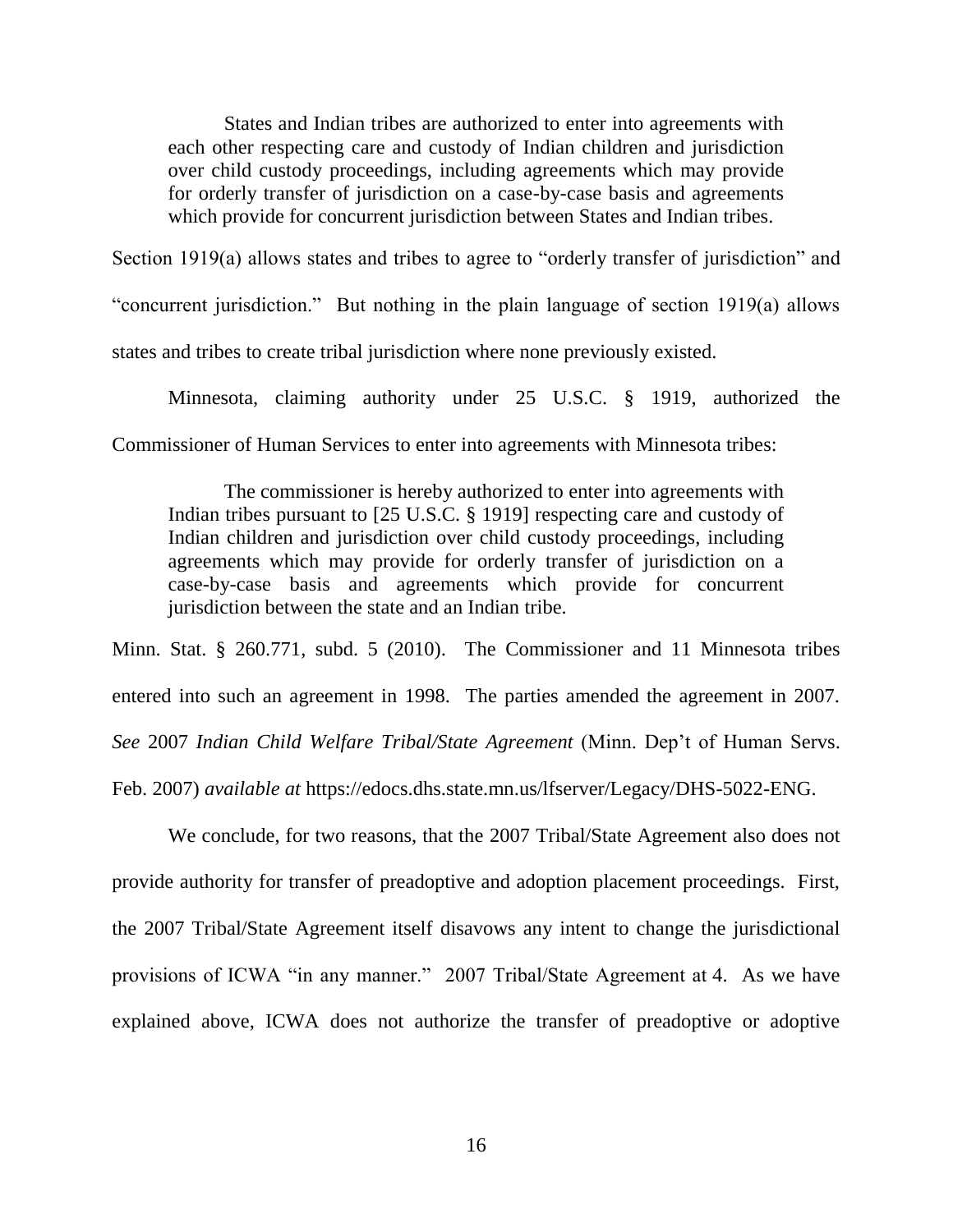placement proceedings to tribal court when the child neither resides on nor is domiciled on the reservation.

Second, Minn. Stat. § 260.771, subd. 5—the statute authorizing the Commissioner of Human Services to enter into the 2007 Tribal/State Agreement—cannot be interpreted as granting the Department of Human Services, an executive-branch agency, the power to expand or contract the jurisdiction of either the state courts or the tribal courts. Under Minn. Const. art. III, § 1:

The powers of government shall be divided into three distinct departments: legislative, executive and judicial. No person or persons belonging to or constituting one of these departments shall exercise any of the powers properly belonging to either of the others except in the instances expressly provided in this constitution.

The Legislature can delegate legislative *functions*, but not legislative *power*. *Minn. Pollution Control Agency v. Hatfield*, 294 Minn. 260, 267, 200 N.W.2d 572, 576 (1972). We explained the difference between legislative functions and legislative power in *State ex rel. Interstate Air-Parts, Inc. v. Metropolitan Airports Commission*, 223 Minn. 175, 190, 25 N.W.2d 718, 728 (1947): legislative function "requires action prescribed by law," whereas legislative power "involves the power to make law." Under this test, the power to prescribe the jurisdiction of the district court is "the power to make law," a power that the Legislature cannot constitutionally delegate.

The provision of the 2007 Tribal/State Agreement requiring transfer of "any child placement/custody proceedings," 2007 Tribal/State Agreement at 6, is therefore void to the extent that it purports to require transfer of preadoptive and adoptive placement proceedings involving an Indian child not residing or domiciled on the reservation of the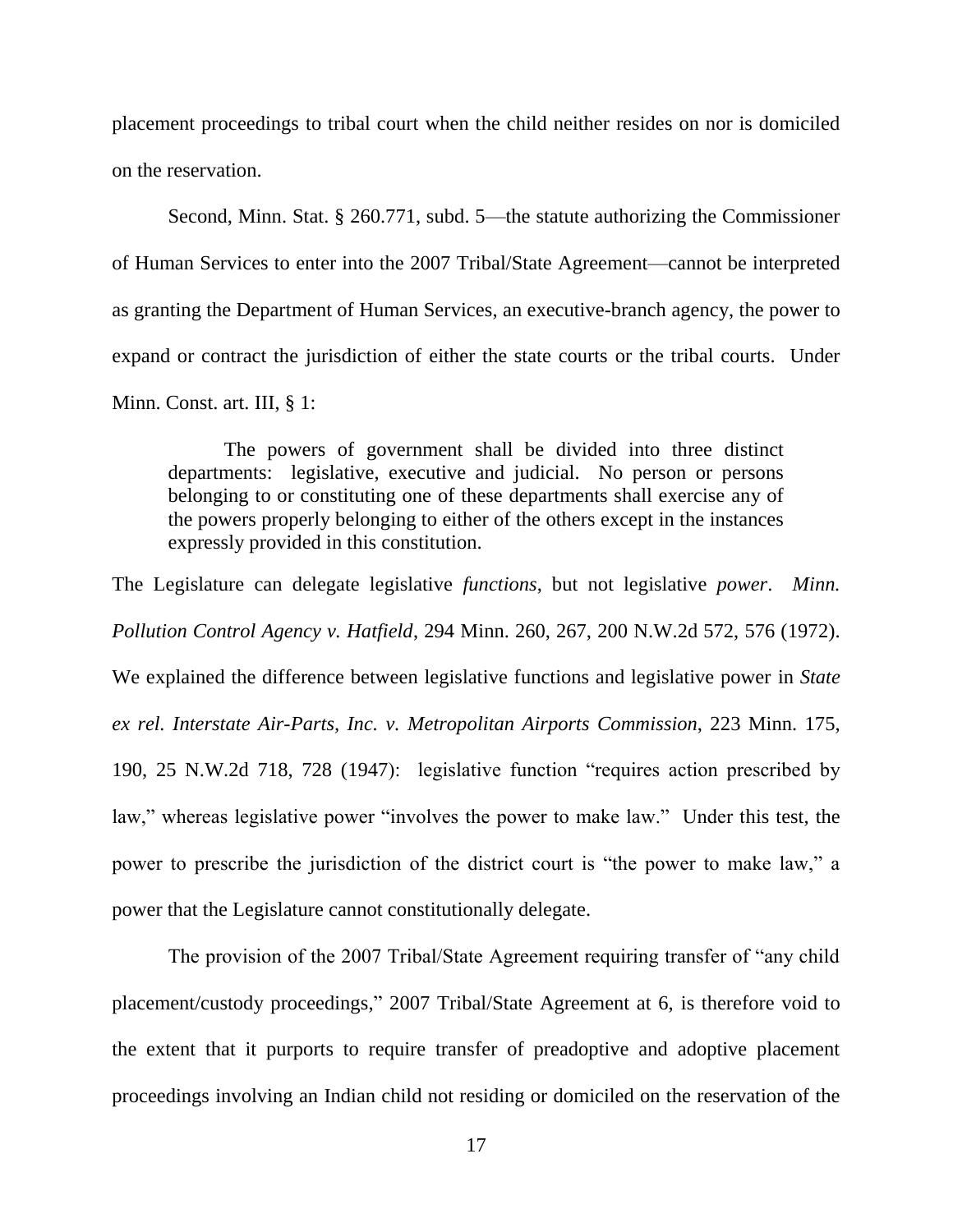child's tribe. The parties point us to no other authority for transfer of such preadoptive and adoptive placement proceedings, and we have found none. We conclude that with respect to an Indian child not residing or domiciled on the child's tribe's reservation, transfer is limited to foster care placement and termination of parental rights proceedings.

II.

The court of appeals further concluded that because 25 U.S.C. § 1911(b) neither prohibited nor permitted transfer of preadoptive placement proceedings to tribal court, transfer was authorized by Rule 48.01 of the Rules of Juvenile Protection Procedure. 793 N.W.2d at 761. Because we reverse the court of appeals as to its interpretation of section 1911(b), the authority for transfer under Rule 48 is not essential to our resolution of the case. We nevertheless address the issue because of its importance.

Rule 48.01, subd. 3, Minn. R. Juv. Prot. P., provides:

Upon motion or request of an Indian child's parent, Indian custodian, or tribe pursuant to subdivision 1 [of Rule 48.01], the court shall issue an order transferring the juvenile protection matter to the Indian child's tribe absent objection by either parent pursuant to subdivision 4 [of Rule 48.01] or a finding of good cause to deny transfer pursuant to subdivision 6(b) [of Rule 48.01], and shall proceed pursuant to Rule 48.02 [regarding communication between the district court and the tribal court]. The order transferring the juvenile protection matter to the Indian child's tribe shall order jurisdiction of the matter retained pursuant to subdivision 7 [of Rule 48.01] until the Indian child's tribe exercises jurisdiction over the matter.

The court of appeals concluded that Rule 48.01 was procedural, rather than substantive, and therefore controlled over any conflicting statute. 793 N.W.2d at 761. Purely procedural rules do prevail over contradictory statutes. *See In re Welfare of J.R., Jr.*, 655 N.W.2d 1, 3 (Minn. 2003). But the rules of procedure we promulgate are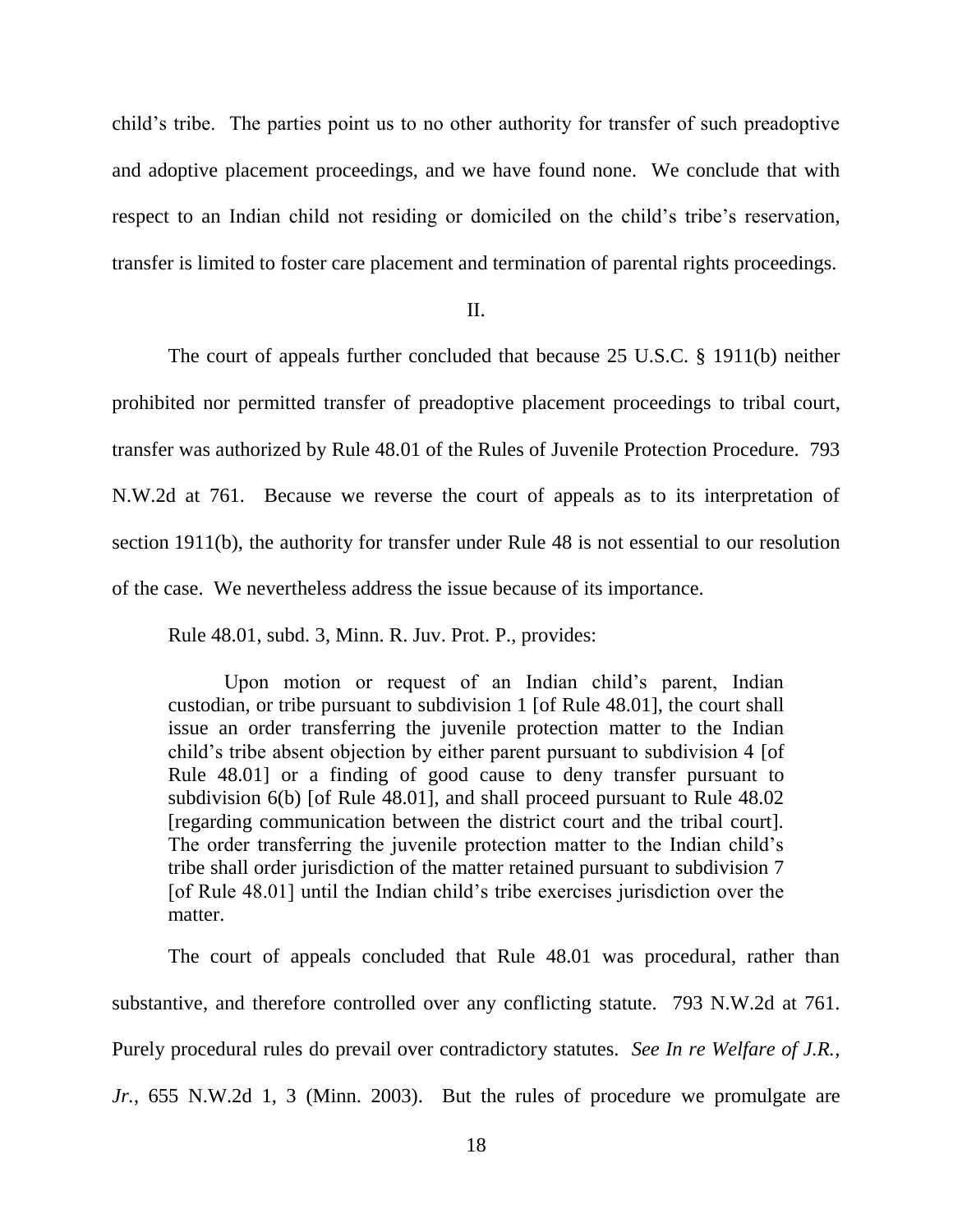"limited to governing the procedure in the . . . courts of this state" and cannot "in any respect . . . legislate where substantive law is involved." *Anderson v. Twin City Rapid Transit Co.*, 250 Minn. 167, 184, 84 N.W.2d 593, 604 (1957); *see also* Minn. Stat. § 480.051 (2010) (authorizing the supreme court "to regulate the pleadings, practice, procedure, and the forms thereof in civil actions in all courts of this state" but providing that "[s]uch rules shall not abridge, enlarge, or modify the substantive rights of any litigant").

"Substantive law is that part of law which creates, defines, and regulates rights, as opposed to 'adjective or remedial law,' which prescribes method[s] of enforcing the rights or obtaining redress for their invasion." *Anderson*, 250 Minn. at 184 n.7, 84 N.W.2d at 604 n.7 (quoting *Black's Law Dictionary* 1598 (4th ed. 1968). In contrast, procedural law "neither creates a new cause of action nor deprives defendant of any defense on the merits." *Stern v. Dill*, 442 N.W.2d 322, 324 (Minn. 1989) (quoting *Strauch v. Superior Court*, 165 Cal. Rptr. 552, 554 (Cal. Ct. App. 1980)).

We conclude that transfer of preadoptive placement proceedings to tribal court would create, define, and regulate the rights of the parties. For example, the state court proceeding is subject to the adoption placement preferences established by ICWA, but a tribal court proceeding is not. *See* 25 U.S.C. § 1915(a) (establishing placement preferences for "any adoptive placement of an Indian child *under State law*" (emphasis added)). Furthermore, the Band asserts that it only suspends—and does not terminate parental rights, suggesting that R.S. and L.S. may have some rights in a tribal court proceeding for preadoptive or adoptive placement, even though parental rights were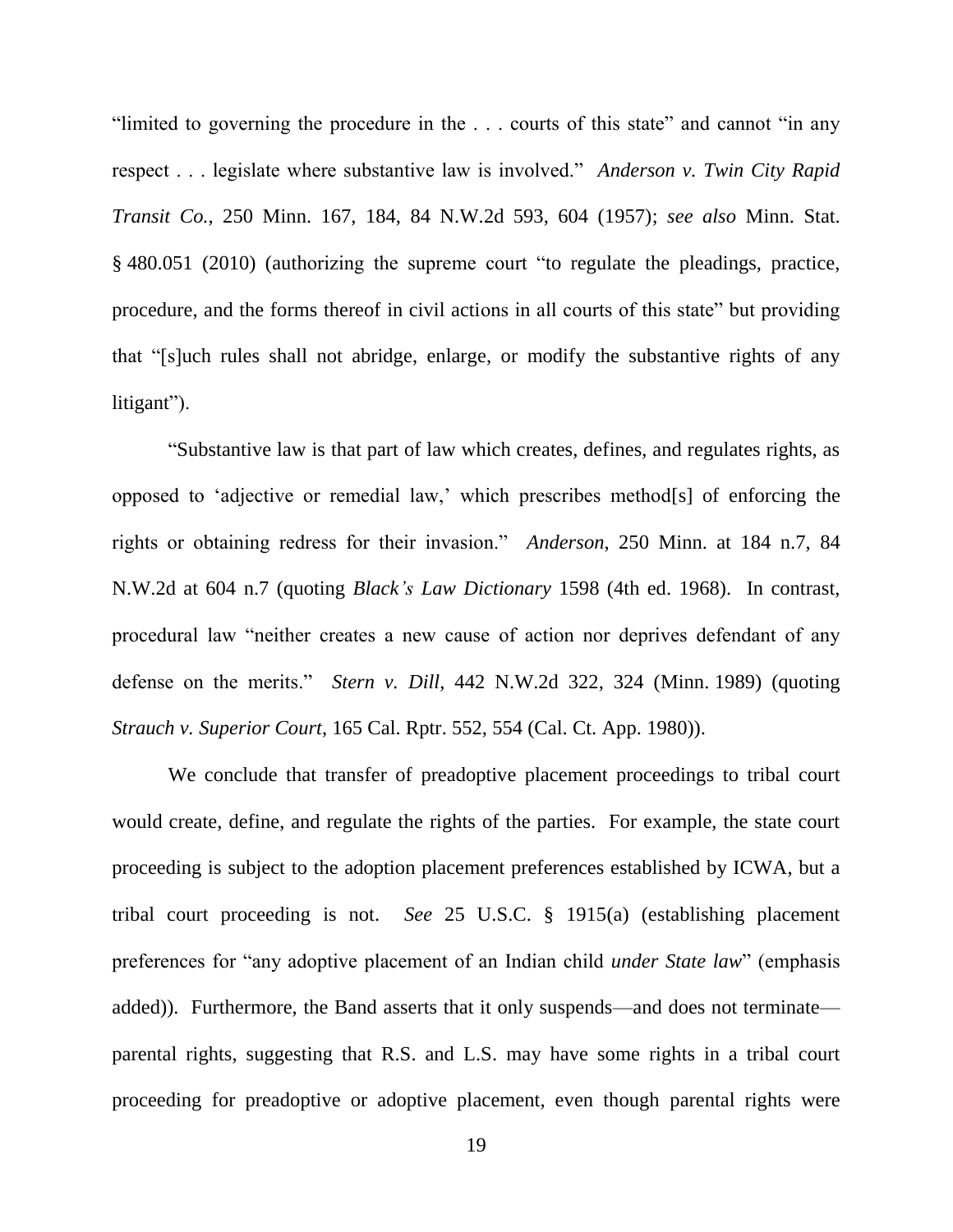terminated by the state court. Because transfer of the preadoptive placement proceeding to tribal court would create, define, and regulate the rights of the parties, we conclude that Rule 48.01 is substantive, not procedural, with respect to preadoptive and adoption placement proceedings.

To the extent that the transfer provision of Rule 48.01 is substantive, it is therefore effective only if some other source of law authorizes transfer. As we have explained above, transfer of preadoptive and adoption placement proceedings is not authorized under ICWA. We conclude that with respect to an Indian child not residing or domiciled on the child's tribe's reservation, Rule 48 of the Minnesota Rules of Juvenile Protection Procedure, providing for transfer of "the juvenile protection matter" to an Indian child's tribe, is limited to foster care placement and termination of parental rights proceedings.

We therefore reverse the court of appeals and remand the matter to the district court. On remand, the district court shall reopen its file, shall reappoint a guardian ad litem for the child, and shall proceed with the preadoptive placement of the child, respecting the placement preferences of 25 U.S.C. § 1915.

Reversed and remanded.

STRAS, J., took no part in the consideration or decision of this case.

20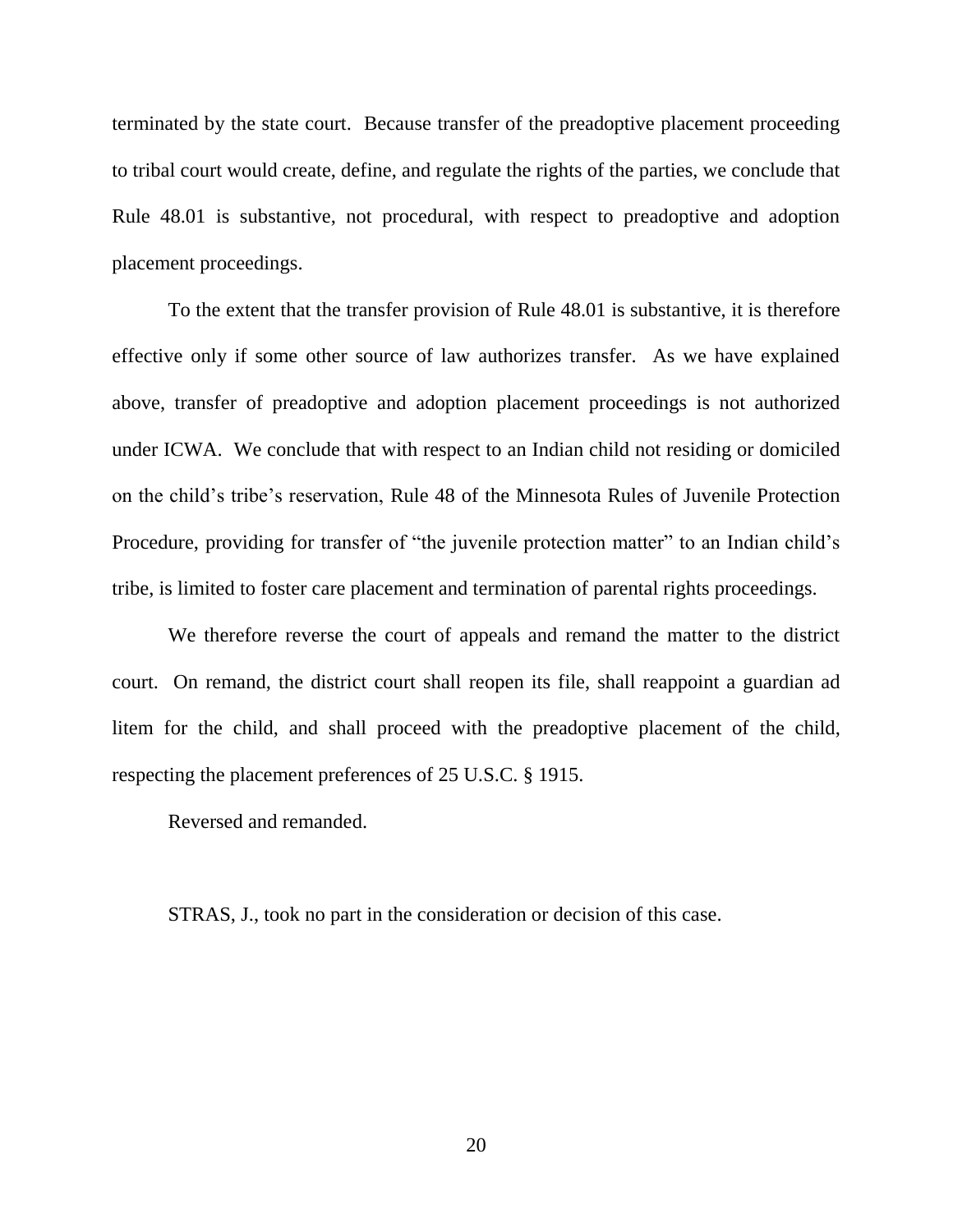### C O N C U R R E N C E

DIETZEN, Justice (concurring).

The majority concludes, and I agree, that 25 U.S.C. § 1911(b) (2006) is not ambiguous and, as relates to Indian children not residing or domiciled on their tribe's reservation, permits transfer to tribal court of only foster care placement and termination of parental rights proceedings. But the majority goes on to address issues "not essential to our resolution of the case," including the validity of a portion of the 2007 Tribal/State Agreement (part IB) and the interpretation of Rule 48 of the Minnesota Rules of Juvenile Protection Procedure (part II). In doing so, the majority overreaches and, by its own admission, addresses issues that are not essential to the decision to reverse the court of appeals and remand the case to the district court.

Previously, we have relied on judicial restraint to decline to address issues "not essential to the disposition of the particular controversy before us." *Lipka v. Minn. Sch. Emps. Ass'n*, 550 N.W.2d 618, 622 (Minn. 1996); *see also Navarre v. S. Washington Cnty. Sch.*, 652 N.W.2d 9, 32 (Minn. 2002) (declining to reach issue of attorney misconduct because other errors entitled appellant to a new trial). We exercise judicial restraint to avoid deciding issues unnecessary to the resolution of the controversy and to avoid issuing advisory opinions. *Lipka*, 550 N.W.2d at 622*.*

Moreover, the majority's reliance on the "importance" of the issue in part II to support addressing Rule 48 of the Minnesota Rules of Juvenile Protection Procedure is not a recognized exception to the principle of judicial restraint. While we have made exceptions to judicial restraint, those exceptions are made in the interests of judicial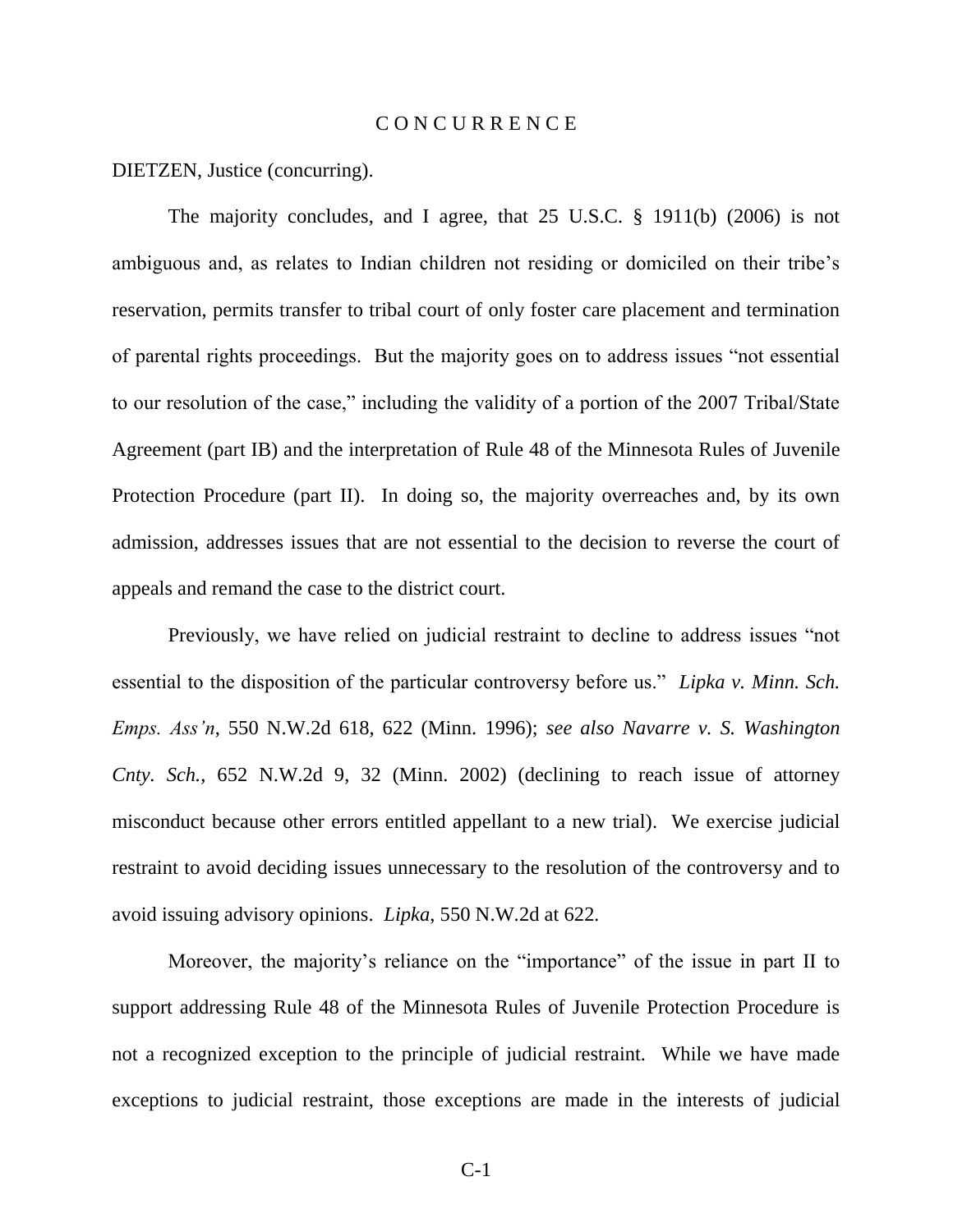economy to guide the district court and the parties on remand. *J.E.B. v. Danks*, 785 N.W.2d 741, 751-52 (Minn. 2010); *State ex rel. Haak v. Bd. of Educ. of Indep. Sch. Dist. No. 625*, 367 N.W.2d 461, 467 (Minn. 1985). Here, the majority's resolution of parts IB and II is not needed to guide the court or the parties on remand. Thus, this exception is not applicable.

Because the conclusions reached in parts IB and II are not essential to the disposition of the case, the court should decline to reach those issues. The court's consideration of those issues is dictum and not binding on the court. *State v. Hess*, 684 N.W.2d 414, 421 n.6 (2004) ("Considerations made in a judicial opinion that are unnecessary to the decision in the case are dicta."). Accordingly, I agree with part IA of the opinion, and that the matter should be reversed and remanded solely on that basis. But I do not join parts IB and II of the majority opinion.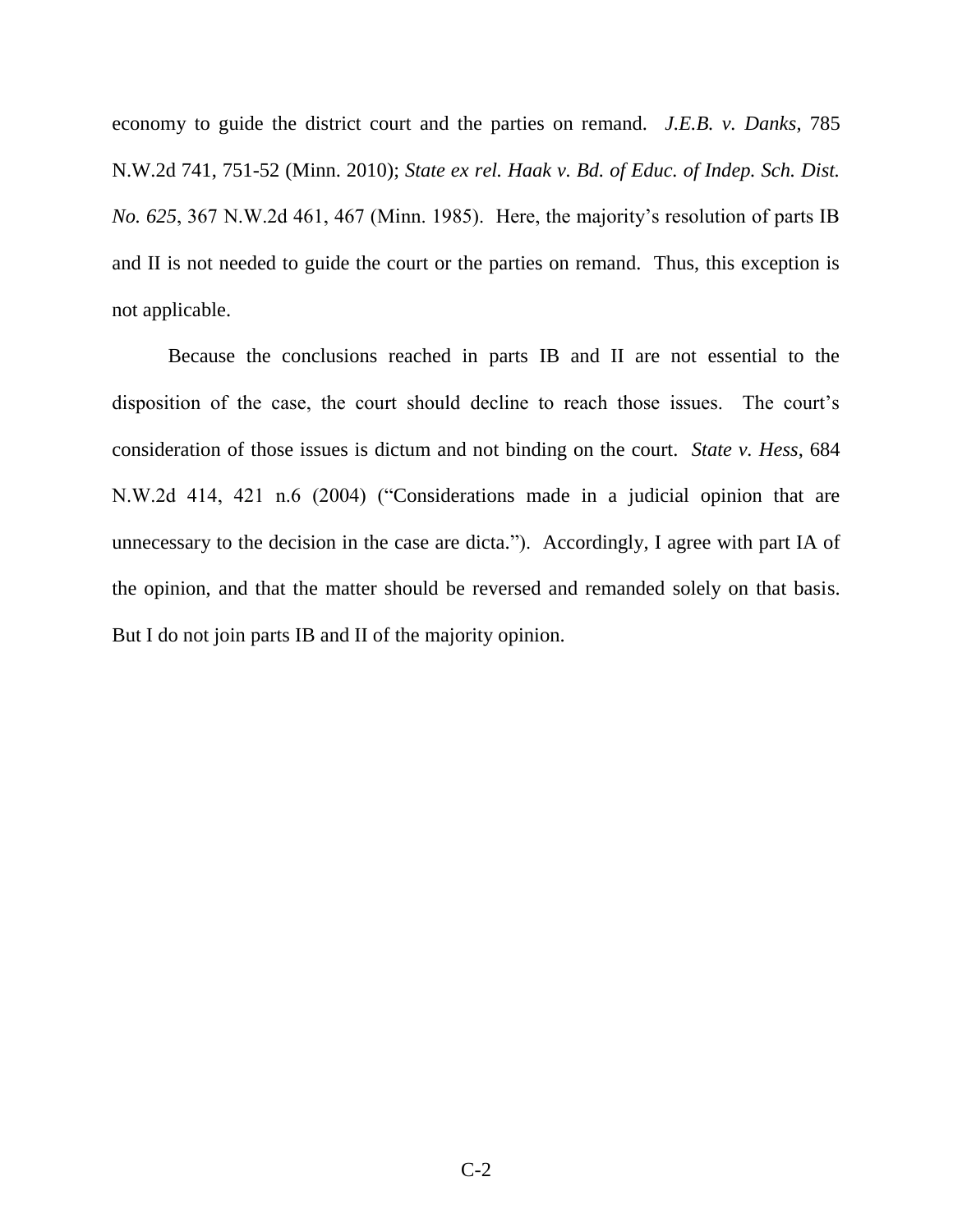# D I S S E N T

ANDERSON, Paul H., Justice (dissenting).

I respectfully dissent. In July 1970, President Richard M. Nixon clearly and concisely stated the rationale for breaking from America's long and tortured history of mistreatment of its native inhabitants<sup>1</sup>:

From the time of their first contact with European settlers, the American Indians have been oppressed and brutalized, deprived of their ancestral lands and denied the opportunity to control their own destiny. Even the Federal programs which are intended to meet their needs have frequently proved to be ineffective and demeaning.

President Richard M. Nixon, Special Message on Indian Affairs to Congress, 213 Pub.

Papers 564, 564 (July 8, 1970). During an era in which federal officials generally

supported one of two competing approaches for engaging with Indians—termination or

paternalism—President Nixon proposed a third approach: self-governance. Nixon

explained:

It is long past time that the Indian policies of the Federal government began to recognize and build upon the capacities and insights of the Indian people. Both as a matter of justice and as a matter of enlightened social policy, we must begin to act on the basis of what the Indians themselves have long been telling us. The time has come to break decisively with the past and to create the conditions for a new era in which the Indian future is determined by Indian acts and Indian decisions.

<sup>1</sup> *See* Justice Stephen Breyer, *"For Their Own Good": The Cherokees, the Supreme Court, and the Early History of American Conscience*, New Republic, Aug. 7, 2000, at 32 (describing the "sad tale" of the several actions at law before the United States Supreme Court that ultimately resulted in the Cherokee Indian Tribes' forced westward exodus from its home in Georgia, a migration that has been labeled the "Trail of Tears").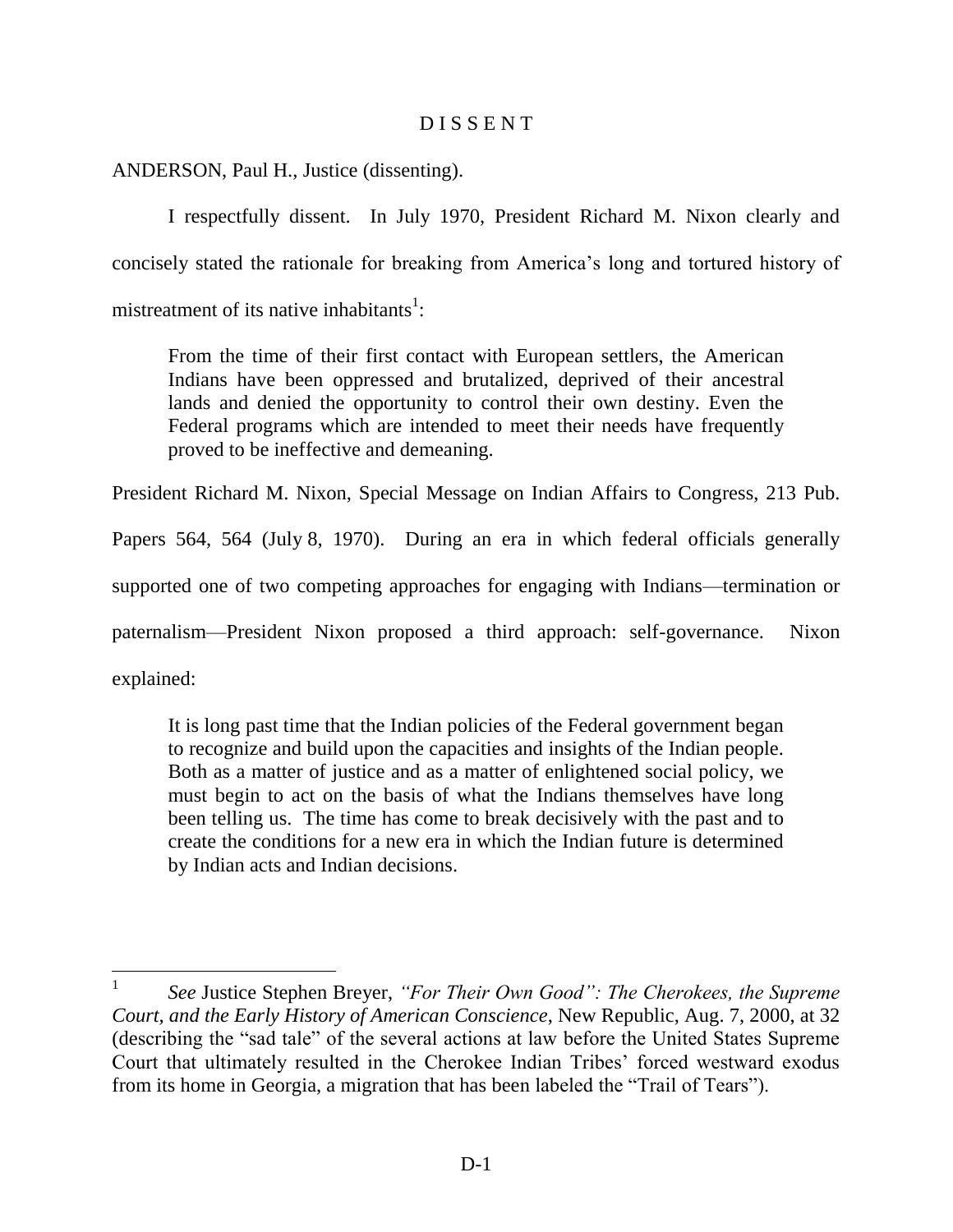$Id.^2$ 

In 1978, changing federal sentiment toward Indians and recognition that state policies and procedures were destroying Indian families and communities culminated in the passage of the Indian Child Welfare Act (ICWA), 25 U.S.C. §§ 1901-1963 (2006). At the "heart of [ICWA]" are its provisions protecting tribal sovereignty and jurisdiction over Indian child custody matters. *Miss. Band of Choctaw Indians v. Holyfield*, 490 U.S. 30, 36 (1989). Because the majority undercuts the very essence of ICWA by precluding tribal jurisdiction in a significant subset of child custody proceedings, I dissent.

I find nothing in the plain language of 25 U.S.C. § 1911(b) that prevents transfer of preadoptive and adoptive placement proceedings to a tribal court in cases involving Indian children who do not reside and are not domiciled on their tribe's reservation. Instead, I conclude that, when read as part of ICWA's overall scheme favoring tribal jurisdiction and self-determination, § 1911(b) vests in tribal courts concurrent jurisdiction over preadoptive and adoptive placement proceedings of nondomiciliary Indian children.

 $\overline{2}$ <sup>2</sup> More than two decades before President Nixon made these remarks, Minnesota's Republican Governor Luther W. Youngdahl advised our own state to improve its treatment of American Indians. In the late 1940's, as Governor Youngdahl advanced his "humanity agenda" for our state, he proclaimed that "all races must quickly learn to cooperate according to principles of justice or perish," and then challenged the "dominant white group" in Minnesota to "set the example by correcting wrongs done to the Indian." David Beaulieu, *A Place Among Nations: Experiences of Indian People*, *in* Minnesota in a Century of Change: The State and Its People Since 1900 397, 418 (Clifford E. Clark ed., 1989). Before being elected governor in November 1946, Youngdahl served as a Hennepin County municipal and district court judge (1930-1942) and as an associate justice on the Minnesota Supreme Court (1942-1946). In 1951, Youngdahl resigned his position as governor to accept an appointment as a federal judge in the District of Columbia. Youngdahl served on the federal bench until shortly before his death in 1978.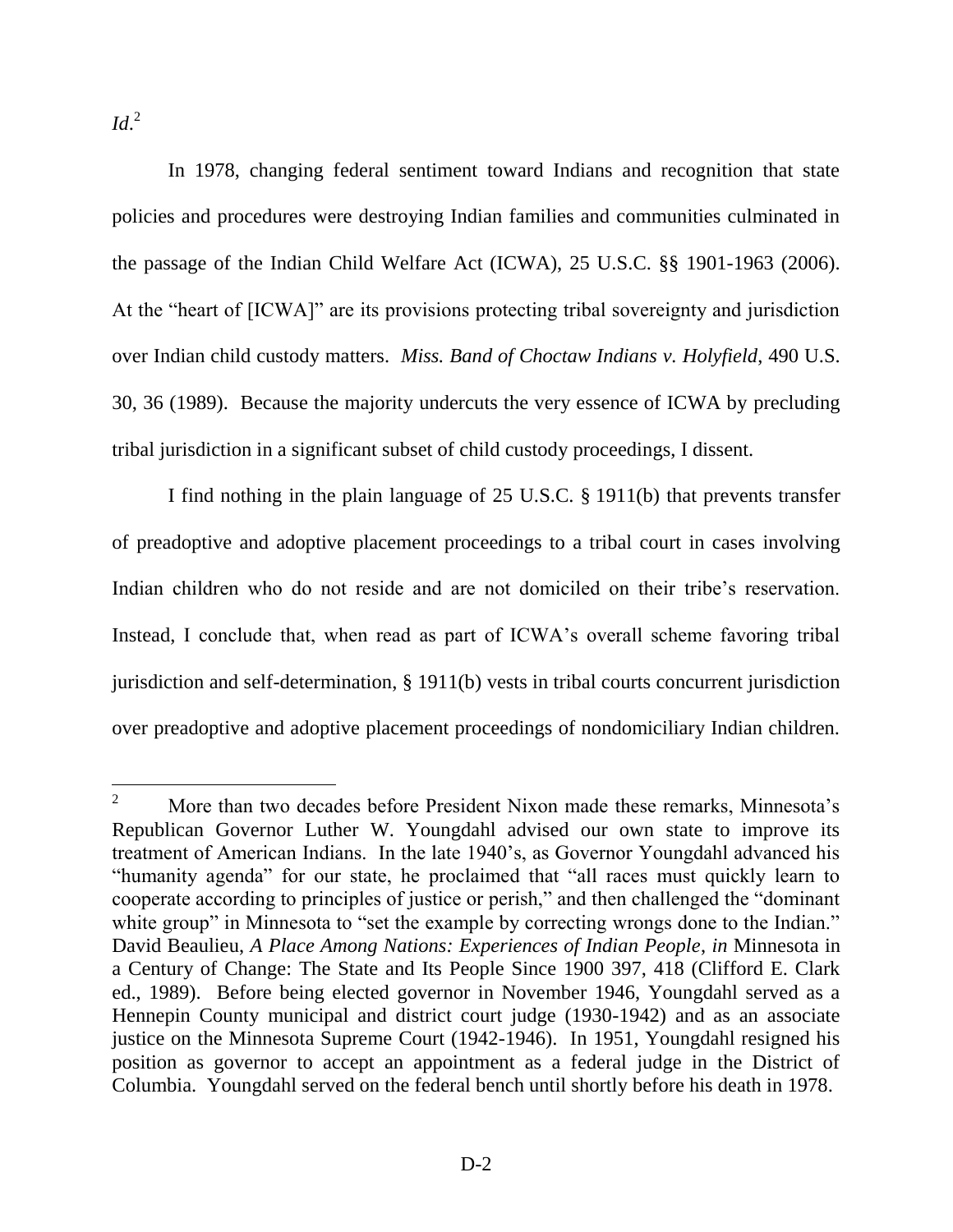ICWA's language and structure, the history behind the Act, and clear statements of legislative intent all support this reading. Unlike the majority, I would hold that the district court properly granted the motion of the White Earth Band of Ojibwe (the child's tribe) to transfer this child custody case to tribal court. Therefore, I would affirm the decisions of both the district court and the court of appeals.

### I.

To fully understand the import of ICWA, a brief historical recounting of our nation's treatment of Indian children is needed. In the late 1800's, federal and state governments began focusing their efforts on assimilation; at the time, the prevailing view was that the well-being of Indian children depended on rejection of "savage" ways and acceptance of the "blessings of modern civilization." *See, e.g.,* Mery M. Meline, *Educating the Indians*, 19 Frank Leslie's Popular Monthly 724, 726 (1885).

Captain Richard Henry Pratt led the assimilation movement. Pratt believed that Indian children should be separated from their families and educated at boarding schools. In 1879, Pratt opened the Carlisle Indian Industrial School in Carlisle, Pennsylvania, and developed a curriculum that included teaching the English language, Christianity, and "American" values to Indian children. $3$  To further encourage assimilation, the curriculum

 $\overline{a}$ 

<sup>3</sup> In a recent article, Judge Timothy Connors examined the legacy of the Carlisle School:

For . . . 40 years, over 10,000 Indian children were taken from their families and sent to Carlisle. Only 761 actually graduated. "Returning to the blanket," a term used to describe the resumption of traditional life, was seen as a sign of great failure. But more disturbing were the statistics of (Footnote continued on next page.)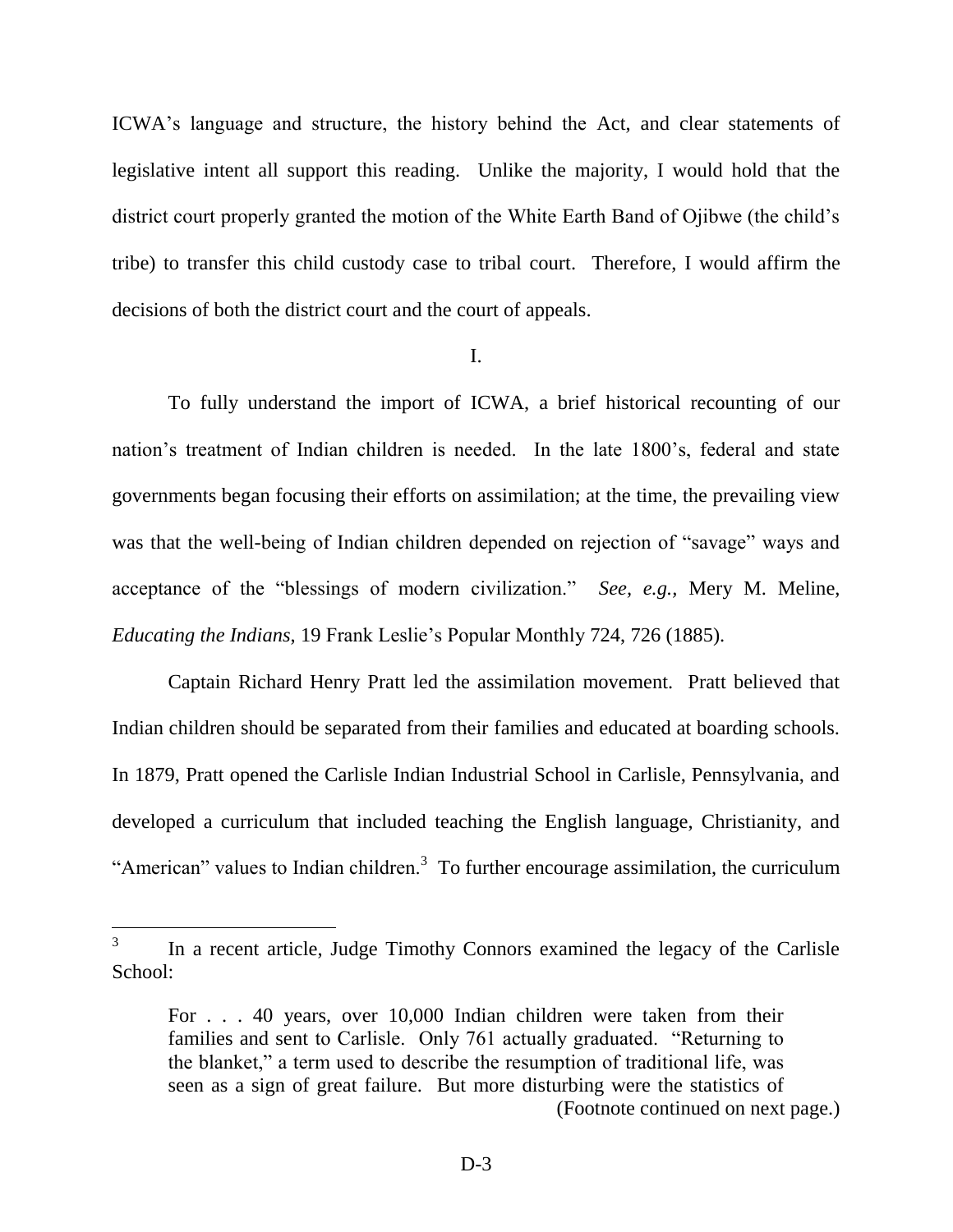precluded children from speaking their native languages, practicing their spiritual beliefs, and adhering to their traditional grooming and attire. *See* B.J. Jones, *In Their Native Lands: The Legal Status of American Indian Children in North Dakota*, 75 N.D. L. Rev. 241, 247-48 (1999).

Shortly after the establishment of the Carlisle School, the United States government began funding assimilation education programs around the country.<sup>4</sup> Most of these programs followed the Pratt model: students were to "[q]uit being an Indian." Sally Jenkins, *The Real All Americans: The Team that Changed a Game, a People, a Nation* 121 (2007).

(Footnote continued from previous page.)

 $\overline{a}$ 

those who never returned. Six boxes, catalogued as "dead files," sit in the National Archives. These boxes contain the names of the children who died at Carlisle or shortly after their return home. The published reports indicate children were dying at a rate of three times the national average. Researchers suggest that these published reports were sanitized.

Judge Tim Connors, *Our Children Are Sacred*, 50 Judges' J. 33, 34 (2011). Judge Connors presently serves as a state Circuit Court judge in Ann Arbor, Michigan. Judge Connors is also an Adjunct Professor at Wayne State University Law School and is a lecturer on the University of Michigan Law School faculty and at the Thomas M. Cooley Law School, Ann Arbor campus. He teaches Civil Trial Skills, Family Law, Family Trial Skills, and American Indian Law.

4 In 1891, Congress passed the first major bill funding schooling for Indian children. *See* 26 Stat. 989, 1012 (1891). The bill appropriated \$1 million to "Indian day and Industrial schools," including \$110,000 for the Carlisle School and \$30,000 for Indian schools in Minnesota. *See id*. at 1012-13 ("For education and support of one hundred Chippewa boys and girls at Saint John's University and at Saint Benedict's Academy, in Stearn's County, State of Minnesota . . . and for the education and support of one hundred Indian pupils at Saint Paul's Industrial school at Clontarf, in the State of Minnesota, thirty thousand dollars.").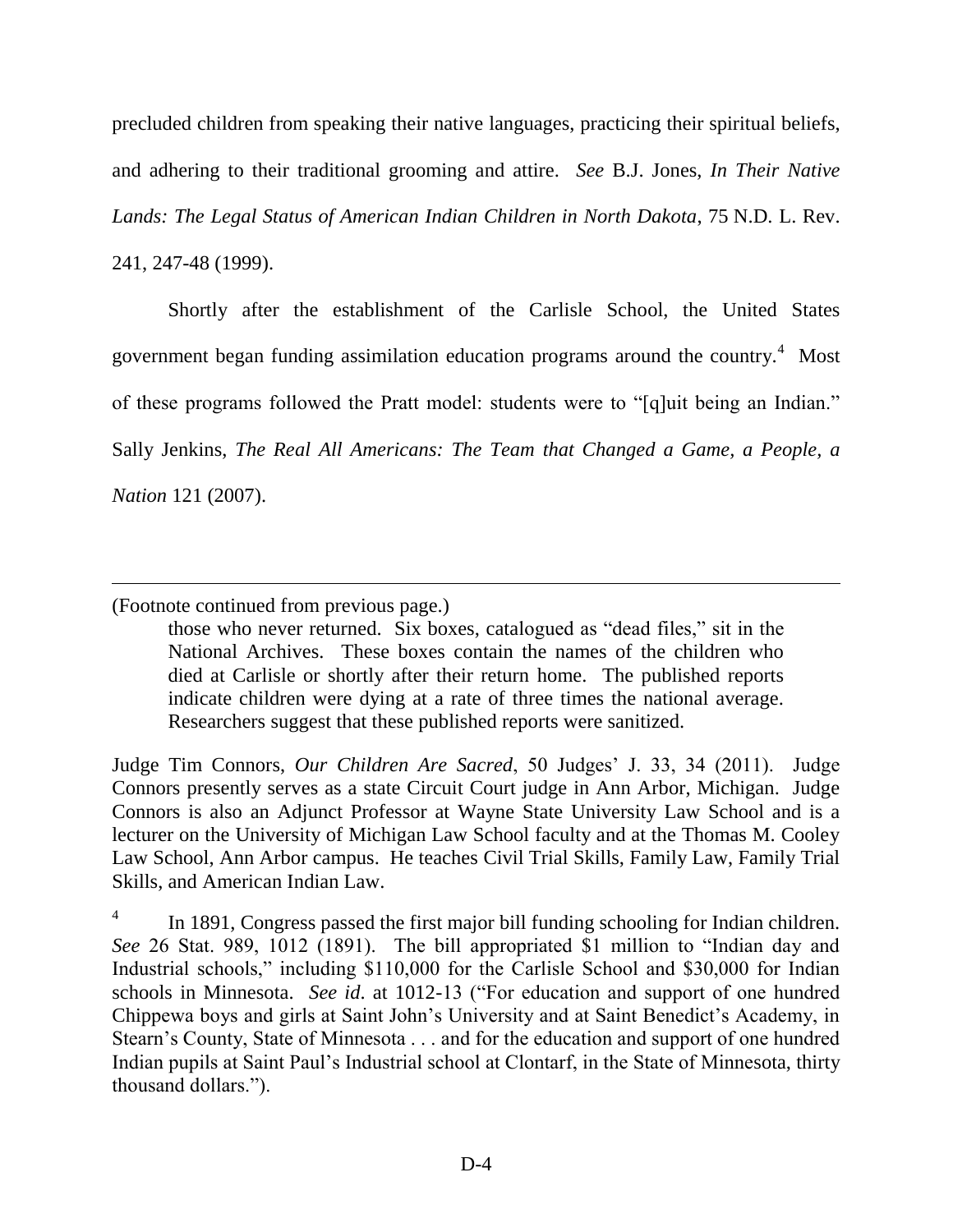Nearly 100 years later, a paradigm shift was occurring in federal policies affecting Native Americans; but, at the same time Congress was debating ICWA, the cultural biases that had fueled assimilation continued to permeate local treatment of Indian children. At a congressional hearing on ICWA in 1974, Senator James Abourezk decried both public and private welfare agencies that "seem[ed] to" operate under "the premise that most Indian children would really be better off growing up non-Indian," and a juvenile justice system that ignored the "all-important demands of Indian tribes to have a say in how their children and families are dealt with." *Indian Child Welfare Program: Hearings Before the Subcomm. on Indian Affairs of the Comm. on Interior and Insular Affairs*, 93d Cong. 1-2 (1974) [hereinafter *1974 Hearings*].

Tragically, removal of Indian children from their homes continued at highly disproportionate rates: by the mid-1970s, about 25 percent of all Indian children were in state foster care systems or adoptive homes. 95 Cong. Rec. 38,102 (1978). In states such as South Dakota, Washington, and Wisconsin, Indian children were at least 10 times more likely than non-Indian children to be separated from their parents through foster care or adoption.<sup>5</sup> H.R. Rep. No. 95-1386, at 9 (1978). In congressional testimony, William Byler, the Executive Director of the Association on American Indian Affairs,

 $\overline{a}$ 

<sup>5</sup> The numbers reported to Congress from Minnesota were no less staggering. Indian children were being placed in foster and adoptive homes at five-times the rate of non-Indian children. *1974 Hearings*, *supra*, at 3. In 1971-1972, "nearly one in every four infants under one year of age was placed for adoption," and by 1974, one in eight Indian children under 18 was in an adoptive home. *Holyfield*, 490 U.S. at 33 (citing *1974 Hearings*, *supra*, at 3, 15 (statement of William Byler)). More than 90 percent of those adopted ended up in non-Indian homes. *Id.*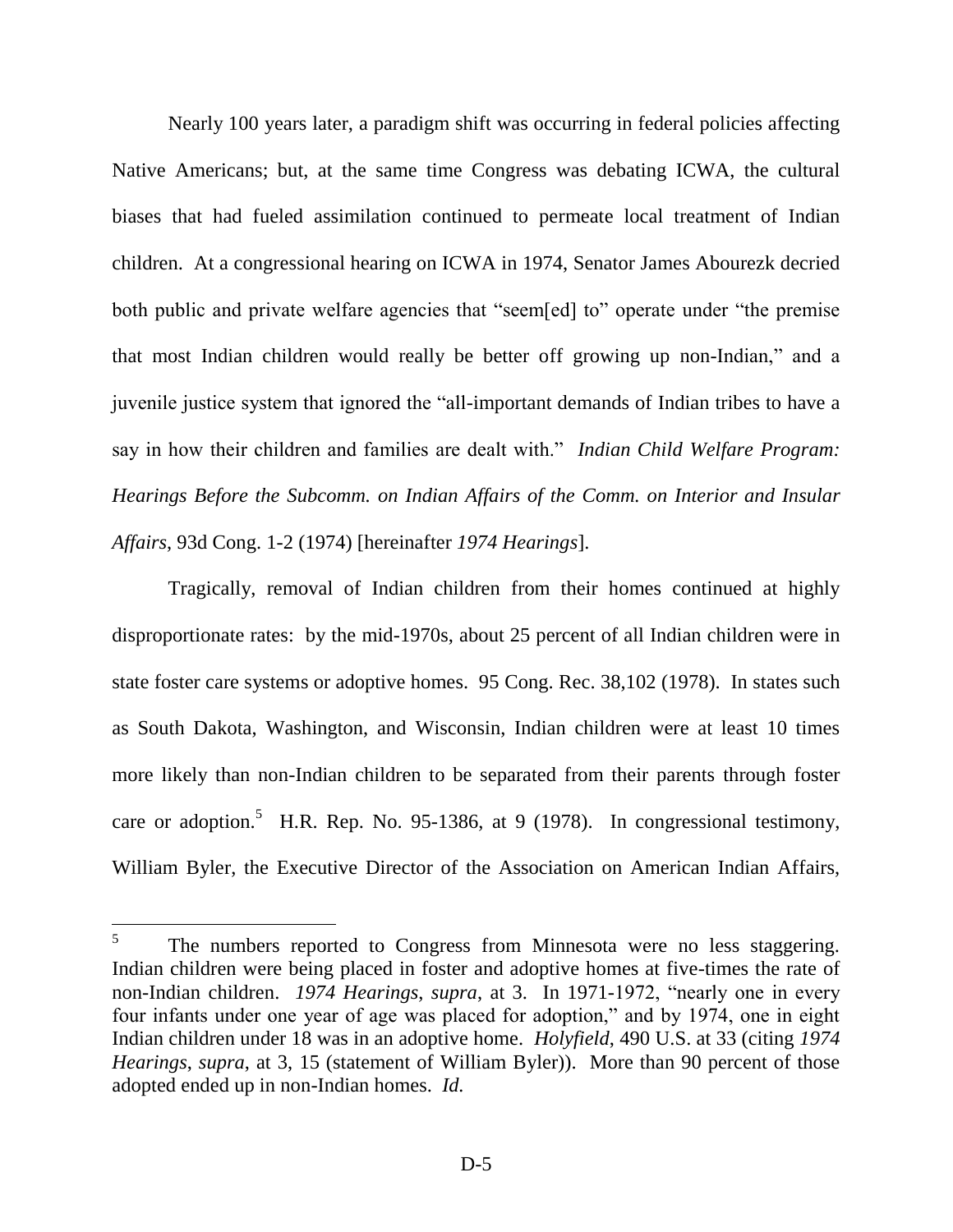described the outplacement of Indian children as "the most tragic aspect of Indian life today." *1974 Hearings*, *supra*, at 3.

Even more disconcerting to many in Congress than the removal numbers for Indian children was the placement data. Statistics presented to Congress not only showed that "Indian children [were] being removed from their families at alarming rates, but they also show[ed] that in the overwhelming majority of the cases, the children are placed in non-Indian homes." 95 Cong. Rec. 38,102. Nationwide, about 85 percent of Indian children were placed in either a white foster home or white adoptive home. *Id*. "Indian tribes and Indian people," proclaimed House sponsor Mo Udall, "are being drained of their children . . . ." *Id.*

Congress heard a myriad of theories explaining the highly disproportionate removal and placement statistics, but during floor debates and in congressional reports, members of Congress focused on one concrete explanation: state welfare and juvenile justice systems were plagued by ignorance, prejudice, and misunderstanding. "[M]any social workers, ignorant of Indian cultural values and social norms, make decisions that are wholly inappropriate in the context of Indian family life . . . ." H.R. Rep. No. 95- 1386, at 10. According to Representatives Udall and Robert Lagomarsino, the inability—or unwillingness—of state agencies, officials, and courts to understand or fairly consider the different cultural and social norms in Indian communities and families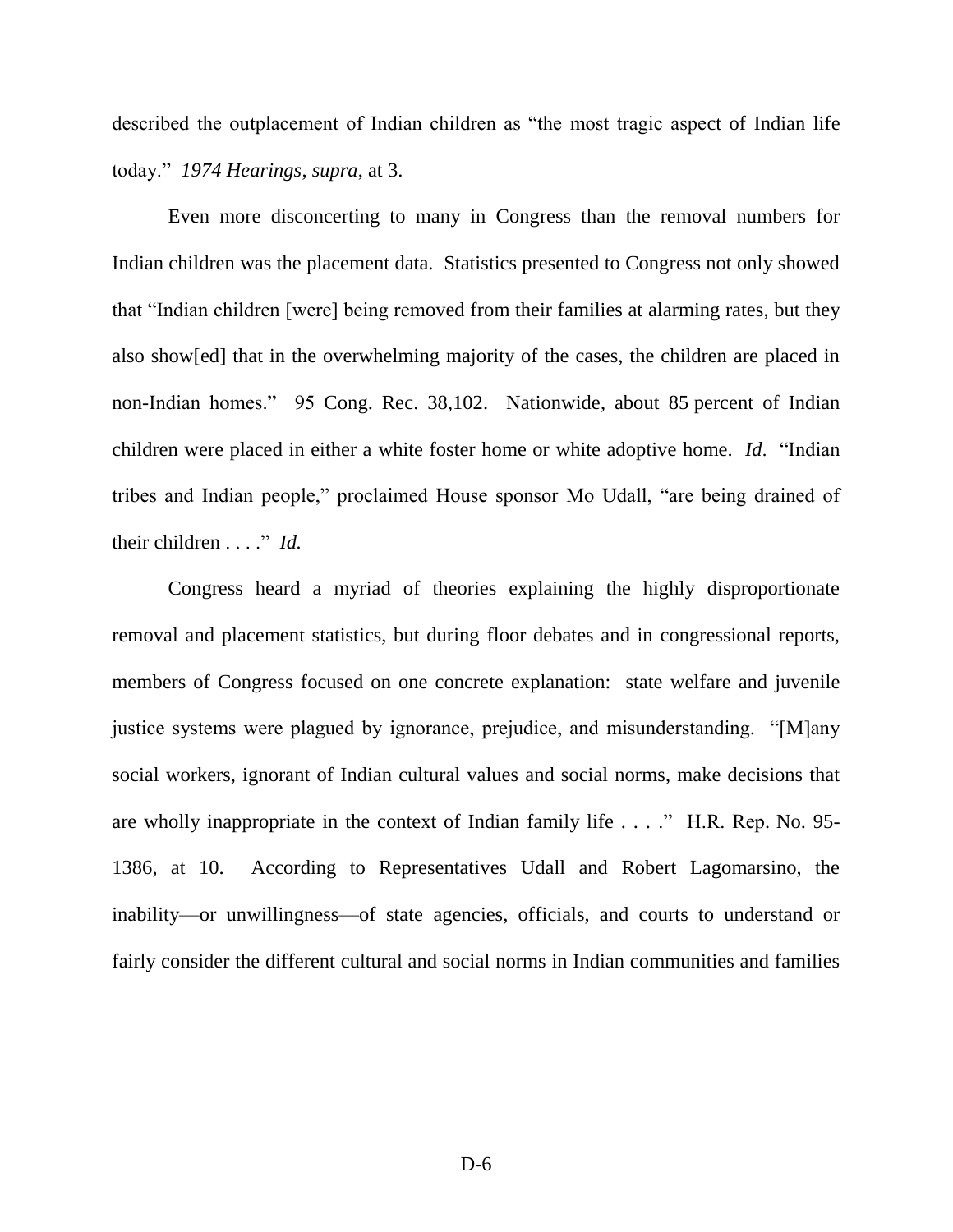was the cause of the high outplacement rates. $6\quad 95$  Cong. Rec. 38,102 (statements of Reps. Udall and Lagomarsino).

Largely in response to what it deemed the unacceptable removal and placement practices by state and local authorities, Congress in 1978 enacted the Indian Child Welfare Act with a strong mandate to the states. First, Indian families were to have a definite role in the raising of Indian children. *See* 25 U.S.C. §§ 1901-02. "[T]here is no resource," Congress resolutely declared, "more vital to the continued existence and integrity of Indian tribes than their children." *Id*. § 1901(3); *see also* Connors, *supra*, at 33 (" 'When you are working with our children, it is sacred work. Our children are sacred.' " (quoting Tribal Court Judge to National Council of Juvenile and Family Court Judges, Tribal Judicial Leadership Gathering, Dec. 2010)). Congress stated that the purpose of ICWA was

 $\overline{a}$ 

<sup>6</sup> In statements before the Indian Affairs and Public Lands Subcommittee of the House, Chief Calvin Isaac of the Mississippi Band of Choctaw Indians explained the high rates of outplacement of Indian children:

One of the most serious failings of the present system is that Indian children are removed from the custody of their natural parents by nontribal government authorities who have no basis for intelligently evaluating the cultural and social premises underlying Indian home life and childrearing. Many of the individuals who decide the fate of our children are at best ignorant of our cultural values, and at worst contemptful of the Indian way and convinced that removal, usually to a non-Indian household or institution, can only benefit an Indian child. Removal is generally accomplished without notice to or consultation with responsible tribal authorities.

*Hearings on S. 1214 Before the Subcomm. on Indian Affairs and Public Lands of the Comm. on Interior and Insular Affairs*, 95th Cong. 191-92 (1978) [hereinafter *1978 Hearings*].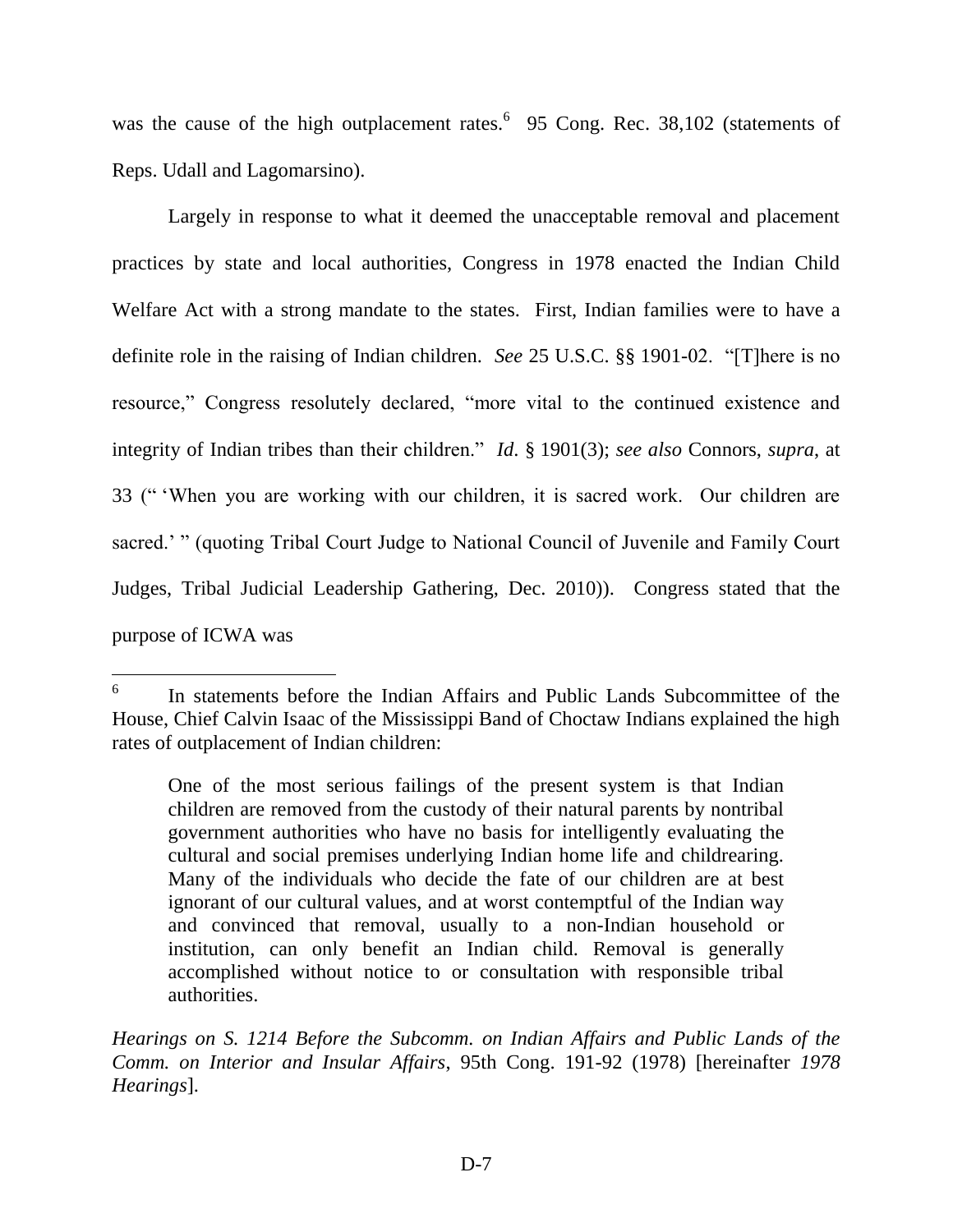to protect the best interests of Indian children and to promote the stability and security of Indian tribes and families by the establishment of minimum Federal standards for the removal of Indian children from their families and the placement of such children in foster or adoptive homes which will reflect the unique values of Indian culture . . . .

## 25 U.S.C. § 1902.

Second, Indian tribes were to have either exclusive or presumptive jurisdiction over child custody disputes involving Indian children. *See Holyfield*, 490 U.S. at 36. According to one commentator, Congress came to almost "universal agreement that sovereignty was the solution to the Native American child welfare crisis," and Congress intended for the tribes themselves to end the problematic outplacement of Indian children. Jeanne Louise Carriere, *Representing the Native American: Culture, Jurisdiction, and the Indian Child Welfare Act*, 79 Iowa L. Rev. 585, 608 (1994).

ICWA not only represented a paradigm shift in federal policy toward Indians; it was also an admission that the time had come to end our nation's systematic destruction of Indian families and tribal communities. Congress viewed self-determination and tribal jurisdiction as essential protections for Indian tribes and Indian children. *See* 25 U.S.C. § 1901(3). In ICWA, Congress "expressed its clear preference for . . . deferring to tribal judgment on matters concerning the custody of tribal children." Guidelines for State Courts; Indian Child Custody Proceedings, Department of Interior, Bureau of Indian Affairs, 44 Fed. Reg. 67,584, 67,585 (Nov. 26, 1979) [hereinafter *BIA Guidelines*]. Unfortunately, in the Indian child custody case before us today, the majority ignores this "clear preference."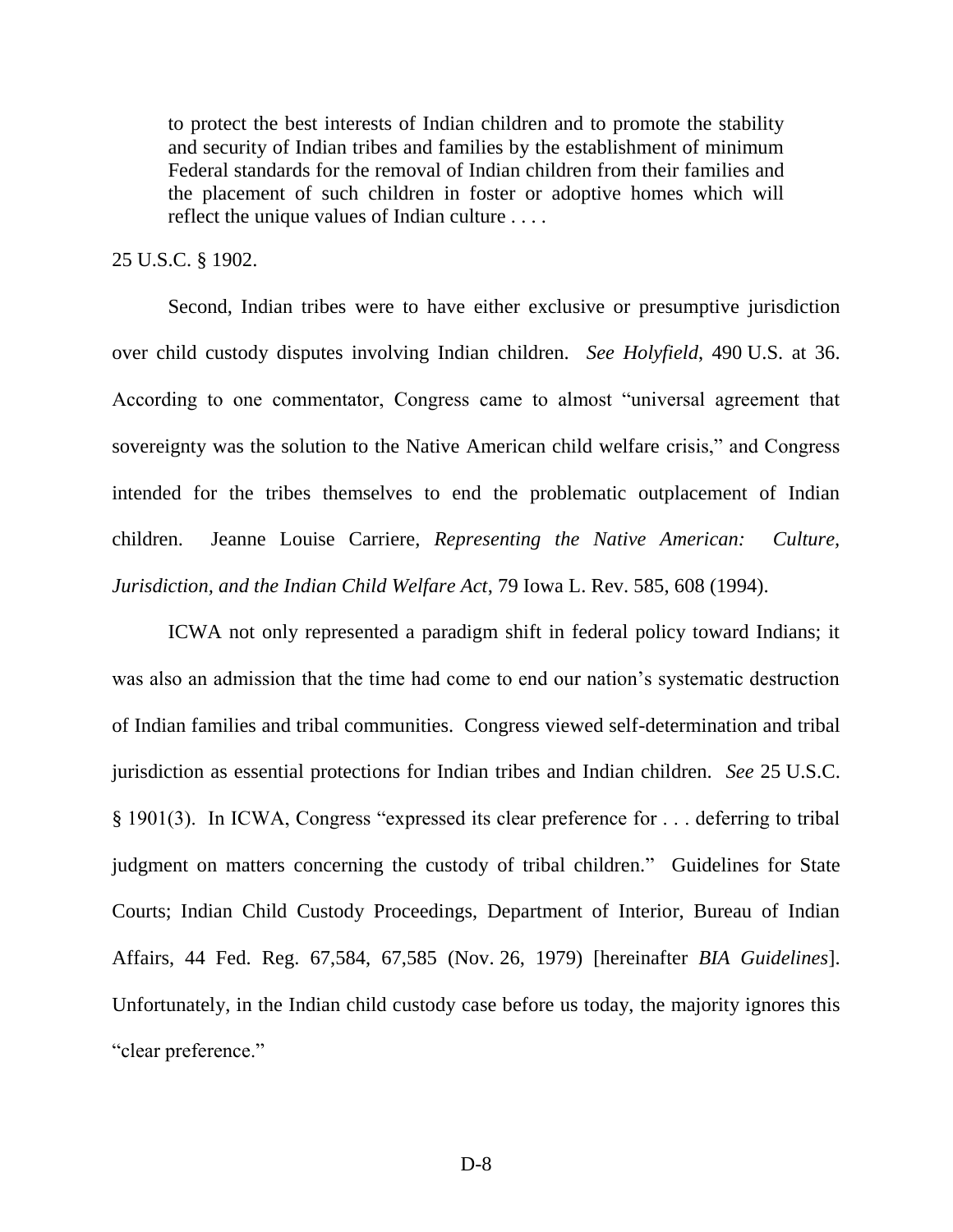Resolution of the Indian child custody case before us depends on our interpretation of 25 U.S.C. § 1911(b). Section 1911(b) addresses jurisdiction in "foster care placement" and "termination of parental rights" proceedings for nondomiciliary Indian children:

In any State court proceeding for the foster care placement of, or termination of parental rights to, an Indian child not domiciled or residing within the reservation of the Indian child's tribe, the court, in the absence of good cause to the contrary, shall transfer such proceeding to the jurisdiction of the tribe, absent objection by either parent, upon the petition of either parent or the Indian custodian or the Indian child's tribe: *Provided*, That such transfer shall be subject to declination by the tribal court of such tribe.

The majority concludes that because Congress did not include "preadoptive placement" and "adoptive placement" proceedings in section 1911(b), the statute precludes transfer of these proceedings to the appropriate tribal court.<sup>7</sup> But the plain language of the statute does not mandate this result; rather, it points in a different direction.

Nothing in the language of ICWA indicates that state courts may only grant transfers to tribal courts in the circumstances explicitly addressed by section 1911. On the contrary, the text of ICWA evinces Congress's attempt to establish "minimum Federal standards" for the placement of Indian children "in foster *or adoptive* homes which will reflect the unique values of Indian culture." 25 U.S.C. § 1902 (emphasis

 $\overline{a}$ 

<sup>7</sup> 25 U.S.C. § 1903(1) lists four types of "child custody proceedings": "foster care placement," "termination of parental rights," "preadoptive placement," and "adoptive placement."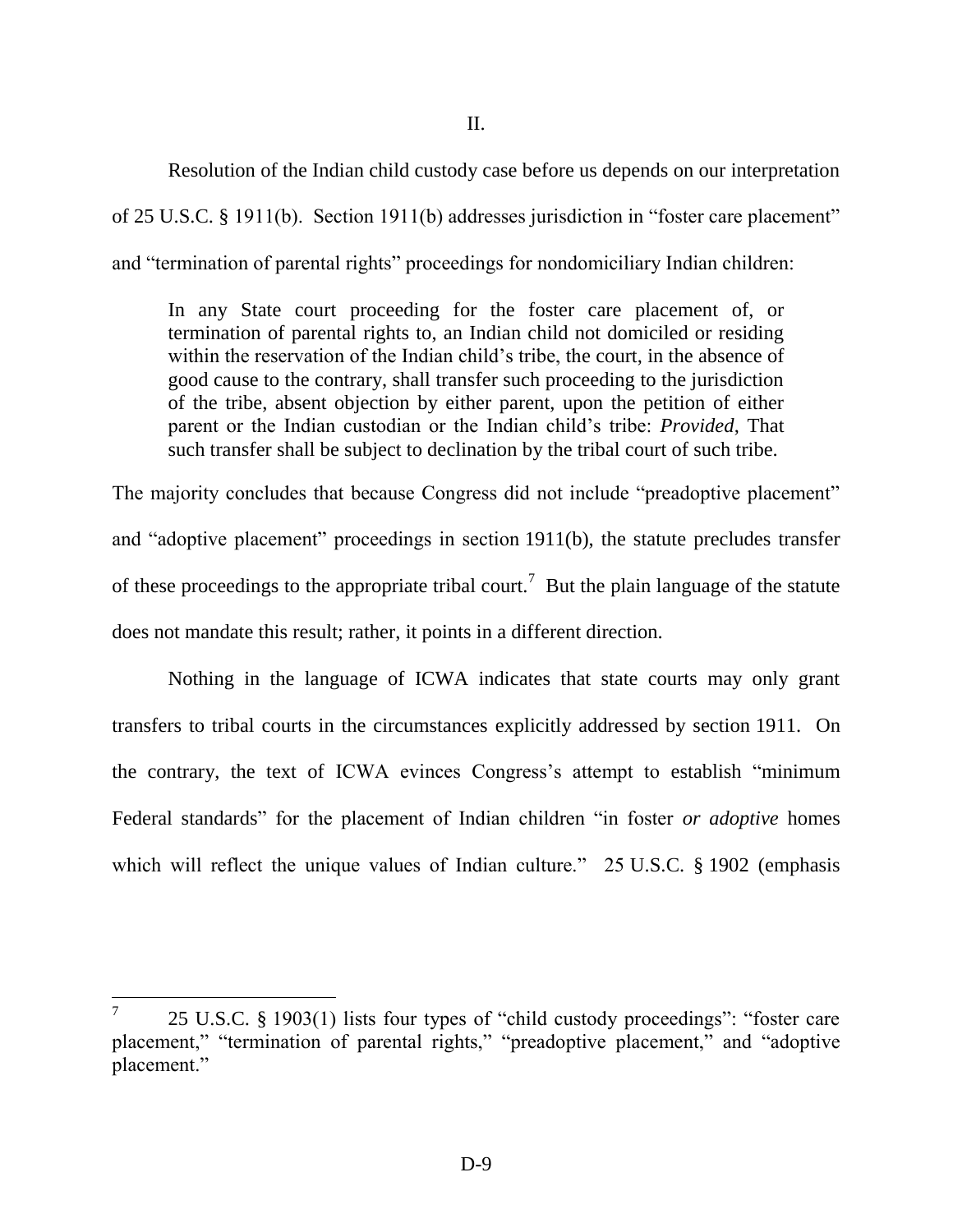added). Although section 1911(b) lists a number of circumstances when state courts may transfer jurisdiction, it does not, as the majority reads it, list the only occasions when a state court may transfer jurisdiction. In the only United States Supreme Court case to address ICWA, the Court agreed with this reading when the Court said, " 'ICWA designates the tribal court as the exclusive forum for the determination of custody and adoption matters for reservation-domiciled Indian children, and *the preferred forum for nondomiciliary Indian children*.' " *Holyfield*, 490 U.S. at 52-53 (quoting *In re Adoption of Halloway*, 732 P.2d 962, 969-70 (Utah 1986) (emphasis added)).

Further, our court has previously explained that section 1911(b) recognizes "concurrent but presumptively tribal jurisdiction" in all child custody cases involving a nondomiciliary Indian child. *In re Welfare of Child of: T.T.B. & G.W.*, 724 N.W.2d 300, 305 (Minn. 2006). That the majority reaches its conclusion based on the "plain language" of section 1911(b) is even more striking considering that the appellant—the child's guardian ad litem—concedes in her Reply Brief that section 1911(b) does not expressly prohibit transfer of preadoptive and adoptive placement proceedings to tribal courts.

The majority concludes that because section 1911(b) provides standards for a transfer only in "[s]tate court proceeding[s] for the foster care placement of, or

<sup>8</sup> The majority misreads section 1902 as establishing " 'minimum Federal standards' " only for "proceedings in state courts." The provisions of ICWA broadly protect Indian children, families, and tribes under all federal and state law. *See, e.g.*, 25 U.S.C. § 1911(a) (providing exclusive jurisdiction to tribal courts in certain Indian child custody proceedings); *id.* § 1921 (protecting the rights of the parents and Indian custodians of Indian children under state and federal law).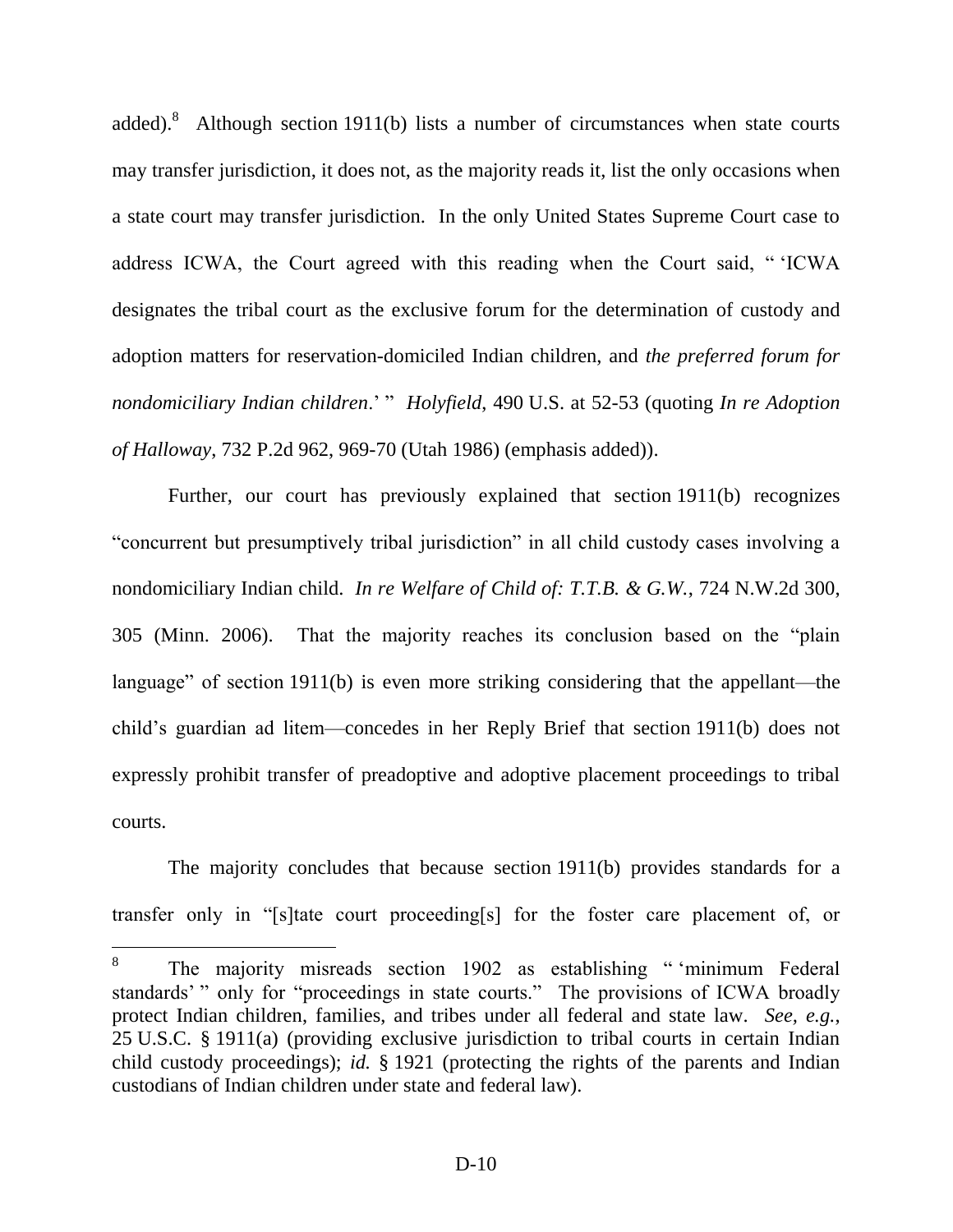termination of parental rights to," a nondomiciliary child, the provision permits transfer to tribal courts *only* in these two types of proceedings. By reading what is *included* in section 1911(b), the majority also apparently finds "plain language" indicating what is *excluded* by the section. Yet, the majority points to no words in the statute supporting its conclusion (e.g., "exclude," "preclude," and "only" are not found in section 1911(b)). Essentially, the majority's interpretation of section 1911(b) reads language into the statute that is not there.

Taken to its logical extension, the majority's reading of ICWA produces results that are contrary to our rules and case law. For example, 25 U.S.C. § 1912(c) protects the right of "[e]ach party to a foster care placement or termination of parental rights proceeding under State law involving an Indian child" to "examine all reports or other documents filed with the court upon which any decision with respect to such action may be based." The majority's reading of ICWA means that section 1912(c) permits review of these records *only* in foster care and termination of parental rights proceedings but not in adoptive and preadoptive placement proceedings. *But see* Minn. Stat. § 259.53, subd. 3(b) (2010) (providing that a judge may, in his discretion, disclose to a party to an adoption proceeding "any portion of a report or record that relates only to the suitability of the proposed adoptive parents"). Similarly, 25 U.S.C. § 1911(c) protects the rights of an Indian custodian or tribe to "intervene at any point" in any state court proceeding for the foster care placement of, or termination of parental rights to, an Indian child. Yet, under the majority's view, section 1911(c) would prevent an Indian custodian or Indian tribe from intervening in any adoption or preadoption proceeding in state court,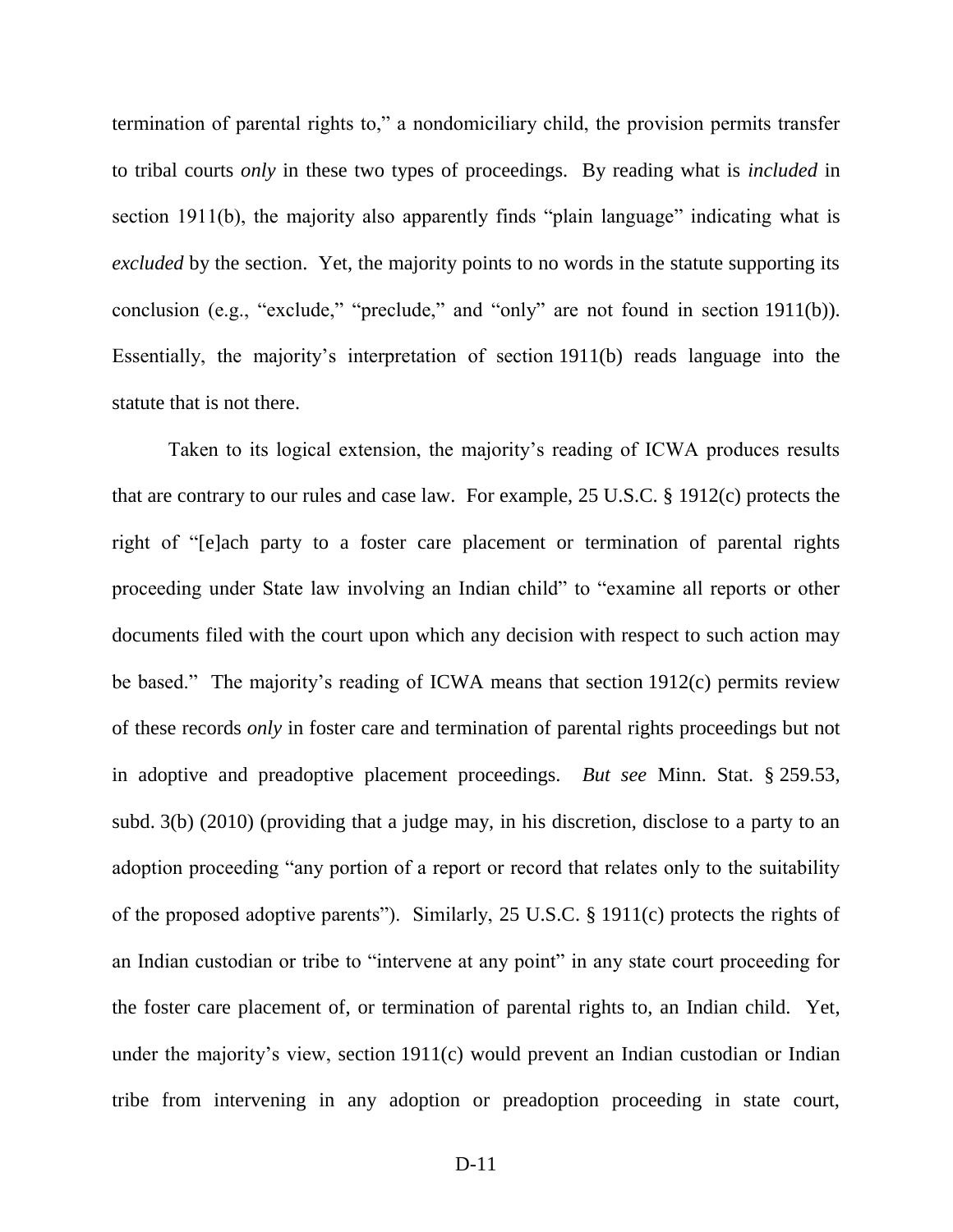regardless of their interest in the case. *But see* Minn. R. Civ. P. 24.01 (providing that intervention will be granted upon the timely application of any interested party).

Just last year, the Supreme Court of Oklahoma addressed the same question at issue here and came to the opposite conclusion from the majority. *In re M.S. & K.S.*, 237 P.3d 161 (Okla. 2010). The majority accuses the Oklahoma court of "disregarding the plain language of ICWA," but a close reading of *M.S. & K.S.* shows that the opposite is true. The court in *M.S. & K.S.* "read [section] 1911(b) as it is written" and found no language that excludes transfers of preadoptive and adoptive placement proceedings to tribal court. *Id.* at 165 ("Reading what **is** contained in [section 1911(b)] does not require us to read into the statute what **is not** there, i.e., that transfers may **only be granted** if requested before a termination of parental rights proceeding is concluded." (emphasis in original)). The Oklahoma court properly considered the entire text of ICWA, $^9$  including the declaration of policy stated in section 1902, and concluded that section 1911(b) cannot be read "to preclude tribal court jurisdiction." *Id.* at 166.

<sup>9</sup> The Supreme Court also relied heavily on the full language of ICWA to interpret one of the statute's specific provisions. In *Holyfield*, the Court concluded that it was evident from the "very text" of ICWA that Congress passed the statute to protect tribal jurisdiction over child custody matters. *Holyfield*, 490 U.S. at 44. As the court explained, "Congress was concerned with rights of Indian families and Indian communities vis-à-vis state authorities. More specifically, [ICWA']s purpose was, in part, to make clear that in certain situations the state courts did *not* have jurisdiction over child custody proceedings." *Id*. at 45. In a footnote, the Court continued, "This conclusion is inescapable from a reading of the *entire statute*, the main effect of which is to curtail state authority. See especially §§ 1901, *1911-1916*, 1918." *Id*. at 45 n.17 (emphasis added).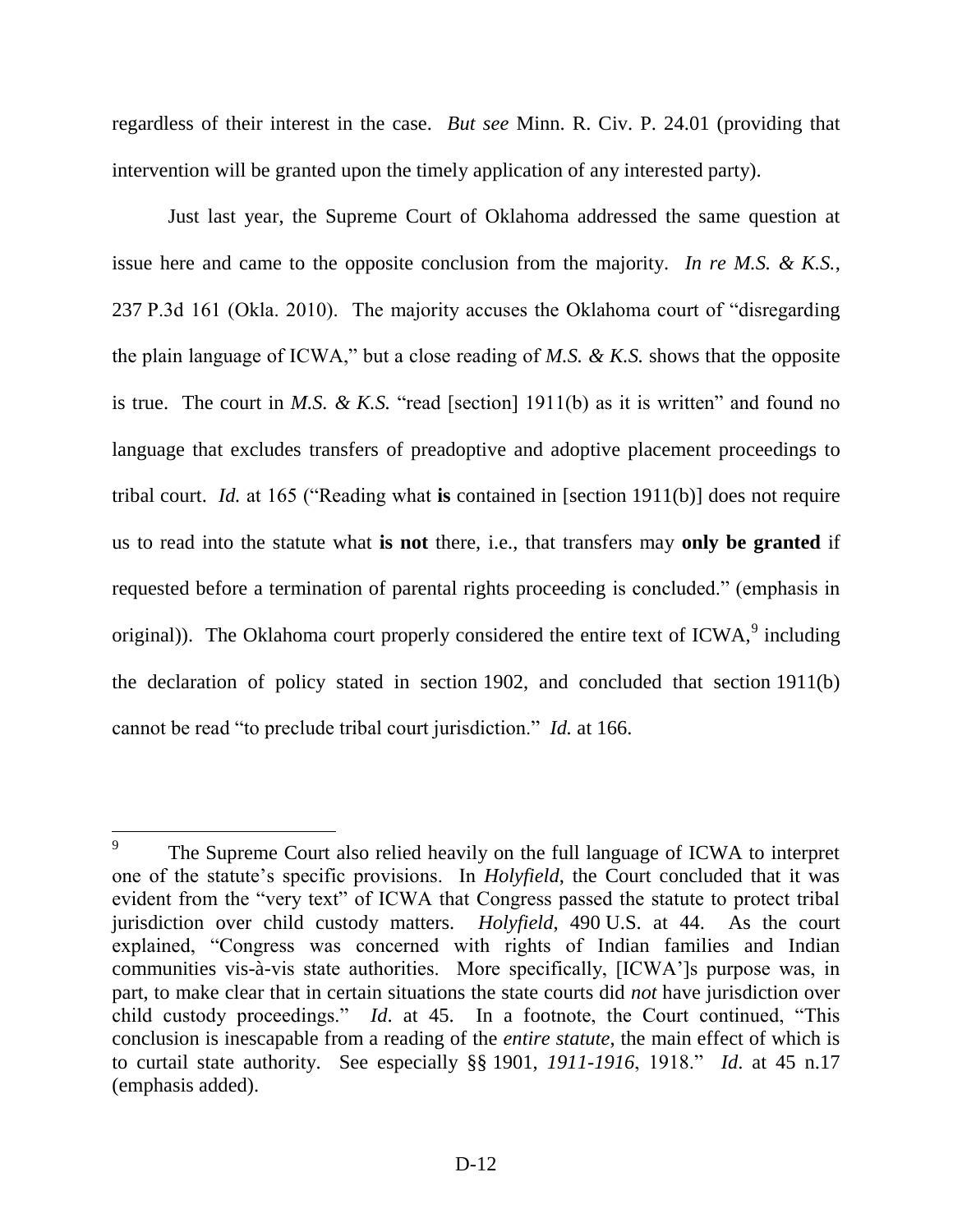According to the majority, ICWA's historical backdrop has little or no relevancy to its interpretation. But this backdrop should not be ignored because context is important to any effort to interpret and understand ICWA. Congress was addressing a national problem, specifically, a failure by states to "recognize the essential tribal relations of Indian people and the cultural and social standards prevailing in Indian communities and families." 25 U.S.C. § 1901(5). Rather than establish a complete set of federal rules of procedure for all child custody proceedings involving Indian children, Congress allowed states to retain their inherent authority over child custody proceedings but made that authority subject to "minimum Federal standards." *Id*. § 1902. It cannot be disputed that, under the Supremacy Clause, ICWA is the "supreme law of the land," and states are required to protect all of the rights that the statute establishes. U.S. Const. art. VI, § 2.

But, under the doctrine of federalism, states may provide greater protections for the "stability and security of Indian tribes and families," 25 U.S.C. § 1902, under their own child custody laws than are mandated by ICWA. *See Danforth v. Minnesota*, 552 .S. 264, 308 (2008) (Roberts., C.J., dissenting) ("principles of federalism protect the prerogative of States to extend greater rights under their own laws than are available under federal law."); *cf. Kahn v. Griffin*, 701 N.W.2d 815, 828 (Minn. 2005) ("It is now axiomatic that we can and will interpret our state constitution to afford greater protections of individual civil and political rights than does the federal constitution."). Thus, by interpreting section 1911(b) to preclude states from protecting greater rights of self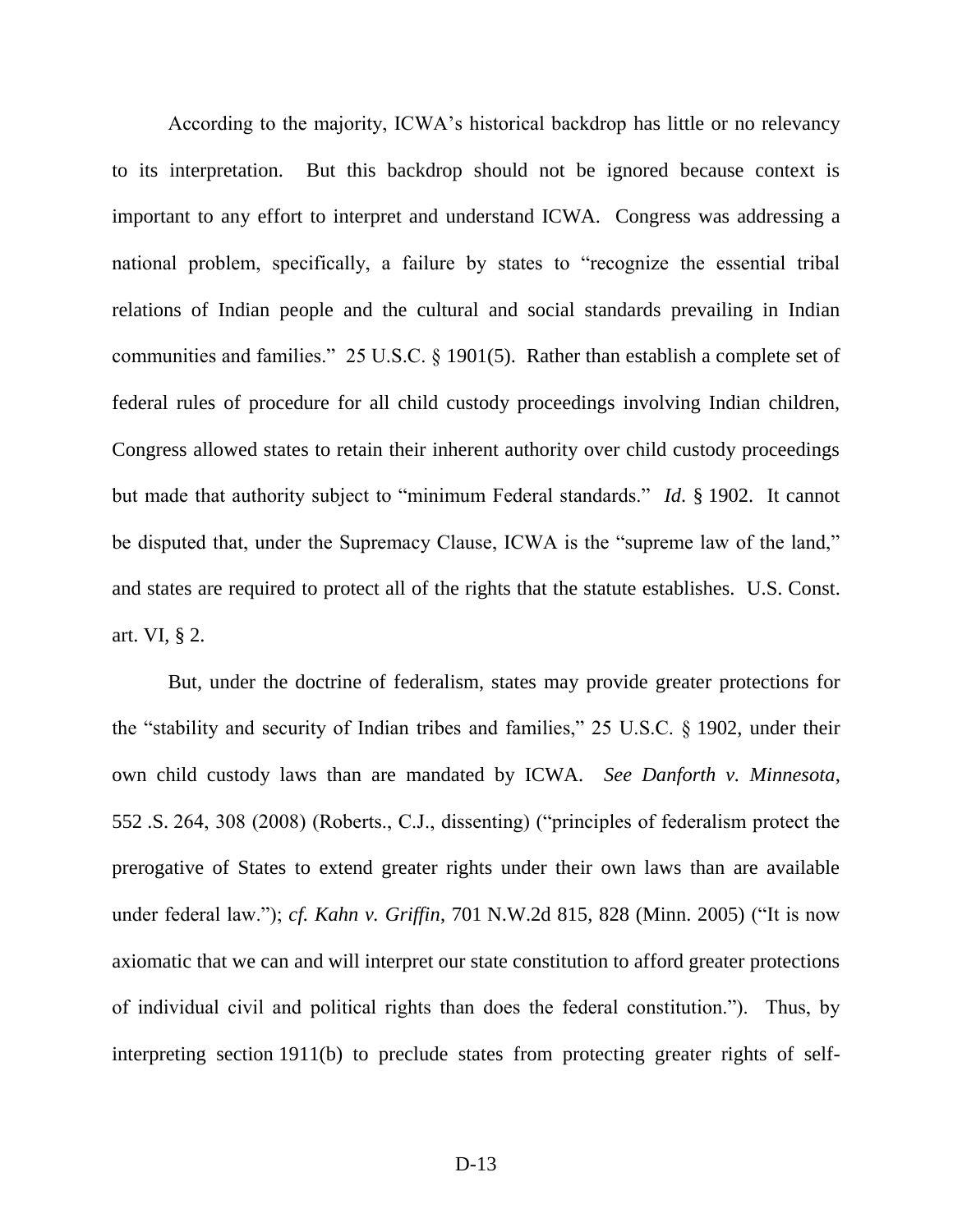determination, the majority's reading is not only unsupported by ICWA's plain language,

it also undermines the basic elements of the doctrine of federalism.

For all the foregoing reasons, I conclude that the language of ICWA "as a whole" is not ambiguous and does not preclude transfer of any Indian child custody proceeding to tribal courts.<sup>10</sup>

First, "as has been repeatedly recognized by the United States Supreme Court, 'statutes passed for the benefit of dependent Indian tribes or communities are to be liberally construed, doubtful expressions being resolved in favor of the Indians.' " *State v. Forge*, 262 N.W.2d 341, 347 (Minn. 1977) (quoting *Alaska Pac. Fisheries v. United States*, 248 U.S. 78, 89 (1918)). Courts have recognized this "rule of construction" for more than 200 years. *See Choate v. Trapp*, 224 U.S. 665, 675 (1912) (rule has been applied "without exception, for more than 100 years").

Second, we construe statutes to "avoid absurd results and unjust consequences." *Am. Family Ins. Grp. v. Schroedl*, 616 N.W.2d 273, 278 (Minn. 2000). Here, the majority's interpretation of section 1911(b) creates an illogical dichotomy for child custody proceedings under ICWA. Congress understood that "the States, exercising their recognized jurisdiction over Indian child custody proceedings . . . have often failed to recognize the essential tribal relations of Indian people and the cultural and social standards prevailing in Indian communities and families." 25 U.S.C. § 1901(4). Yet, under the majority's reading of section 1911(b), nondomiciliary Indian children can only enjoy the enhanced levels of insight and cultural awareness provided by a tribal court if a state juvenile court transfers the case before the conclusion of a termination of parental rights proceeding. As soon as the termination proceeding is completed, the state court can no longer transfer the case. A transfer that had been *mandatory* (except in limited circumstances) before the termination of parental rights proceeding instantly becomes *absolutely forbidden*. Thus, under the majority's interpretation, preadoption placement and adoption placement disputes will be "compelled to remain in the state court system with its recognized limitations, even when—as in this case—the county, the child's tribe, and the state juvenile court all agree that the child custody proceedings should advance in tribal court." Br. ICWA Law Center as Amicus Curiae Supporting Respondents at 13.

 $10\,$ Even if we were to find some ambiguity in the language of the Act, we would still be compelled to reach the same result under two important canons of statutory construction.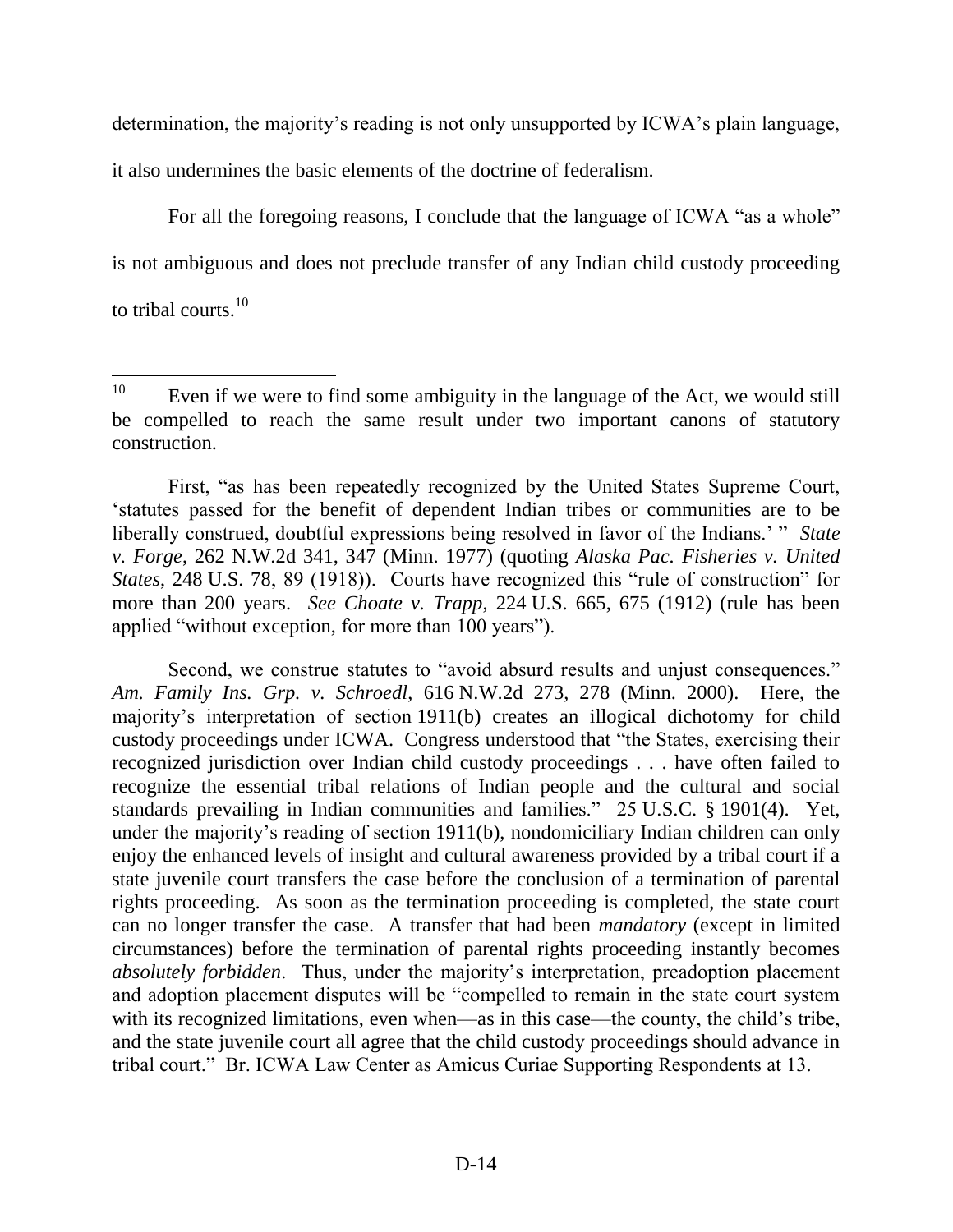The majority rejects the conclusion that "congressional policy regarding Indian tribes and families is not served by keeping a preadoptive placement proceeding in [s]tate court." Under the majority's view, it is not necessary to allow for the transfer of preadoptive or adoptive placement proceeding to tribal court because "ICWA establishes certain preferences [in state court proceedings] for the placement of Indian children in foster and adoptive homes." *See* 25 U.S.C. § 1915(b). This view ignores the intent of ICWA by continuing to allow "Anglo cultural biases into the picture," defeating "the very purpose for which . . . ICWA was enacted." *Yavapai-Apache Tribe v. Mejia*, 906 S.W.2d 152, 170 (Tex. App. 1995).

It is critical that we all understand that ICWA is about more than simply creating preferences in state courts; the intent behind ICWA was to reorient the relationship between states and sovereign Indian tribes and establish a preference for tribal—not state—jurisdiction over child custody disputes involving Indian children. *See* 25 U.S.C. § 1901(5); *see also Holyfield*, 490 U.S. at 45 ("Congress perceived the States and their courts as partly responsible for the problem it intended to correct [by passing ICWA].") As Chief Calvin Isaacs of the Mississippi Band of Choctaw Indians explained in testimony to Congress, "[p]robably in no area is it more important that tribal sovereignty be respected than in an area as socially and culturally determinative as family relationships." *1978 Hearings*, *supra*, at 193. ICWA was not intended merely to ensure that more Indian children ended up in Indian homes. Rather, it was a recognition that the fate of Indian tribes is tied to their own self-determination. *See Holyfield*, 490 U.S. at 49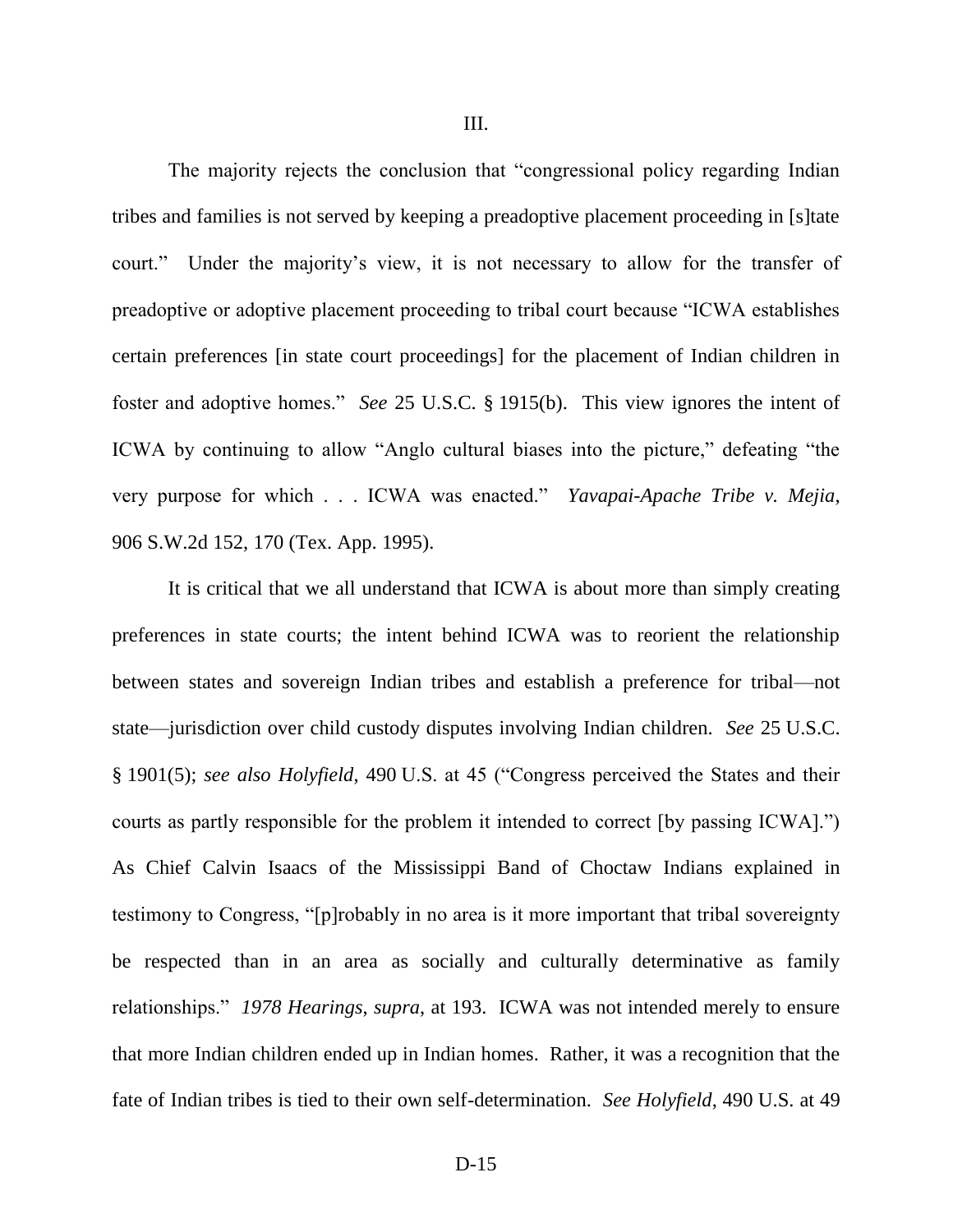(stating that along with ICWA's other substantive provisions, "§ 1911(b) ([establishing] presumptive jurisdiction over nondomiciliaries) . . . must . . . be seen as a means of protecting not only the interests of individual Indian children and families, but also of the tribes themselves").

### IV.

In my view, ICWA establishes in tribal courts concurrent jurisdiction with state courts for all child custody proceedings involving Indian children not domiciled or residing on their tribe's reservation. *See T.T.B.*, 724 N.W.2d at 305; *cf. In re Guardianship of D.L.L. & C.L.L.*, 291 N.W.2d 278, 281 (S.D. 1980) ("Even when a tribal member is off the reservation, tribal courts provide the appropriate forum for settlement of disputes over personal and property interests of Indians that arise out of tribal relationships." (citing *Fisher v. Dist. Court*, 424 U.S. 382 (1976); *Williams v. Lee*, 258 U.S. 217 (1959)). Rather than placing a ceiling or cap on the power of state courts above which tribal authority may not extend, 25 U.S.C. § 1911 establishes specific guidelines for jurisdiction in child custody proceedings and a floor below which tribal authority may not fall. Put differently, section 1911 creates a floor, not a ceiling, for tribal jurisdiction in Indian child custody proceedings.

As previously noted, I find no ambiguity in the statutory structure of ICWA. Instead, I find clarity, direction, and purpose.<sup>11</sup> ICWA is a mandate to states: state law must prioritize tribal jurisdiction over state jurisdiction in Indian child custody

<sup>&</sup>lt;sup>11</sup> Contrary to the majority's characterization, I do not ascribe to Congress any "mistake in draftsmanship" for section 1911(b) or any other ICWA provision.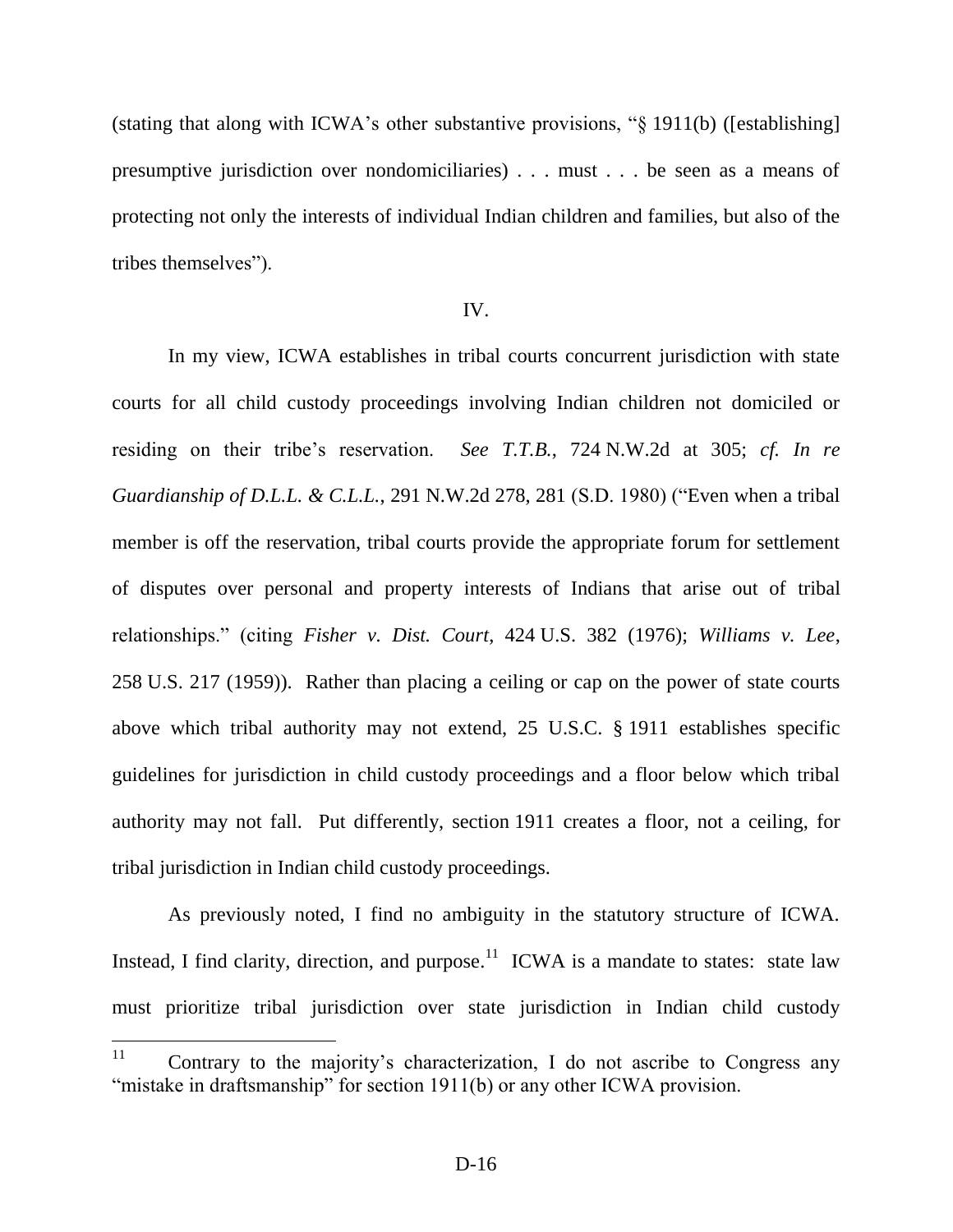proceedings. In such proceedings involving a child who resides or is domiciled within the reservation, ICWA protects absolute tribal authority by requiring exclusive jurisdiction for tribal courts. *See* 25 U.S.C. § 1911(a). A state is not permitted to interfere with federal protection of this sovereign power. *See* U.S. Const. art. VI, § 2.

In state court proceedings for the foster care placement of, or termination of parental rights to, an Indian child not domiciled or residing within the reservation, ICWA protects the tribal right of self-determination by *compelling* state courts to utilize a heightened standard for a denial of transfer to tribal court. *See* 25 U.S.C. § 1911(b). Under this provision, a state court is free to provide a higher level of protection in such proceedings, but may not eliminate the preference for tribal jurisdiction. Finally, in all other child custody proceedings—including the matter before the court today—a state court *may* but is not compelled to grant a transfer to tribal court. The fact that preadoptive and adoptive proceedings are not mentioned in section 1911(b) simply means that Congress did not require states to provide a heightened standard for denial of transfer in those proceedings.

At this point I note that my reading of ICWA is also supported by analogy to other courts' interpretations of one of section 1911's other subsections. For example, in *In re J.R.S.*, the Alaska Supreme Court first concluded—using language similar to what the majority use here—that 25 U.S.C. § 1911(c) "itself does not give a tribe the right to intervene in an adoption proceeding" because the section "distinguishes between 'adoptive placement' and 'termination of parental rights' " proceedings and supports intervention only in the latter. 690 P.2d 10, 15 (Alaska 1984) (quoting 25 U.S.C.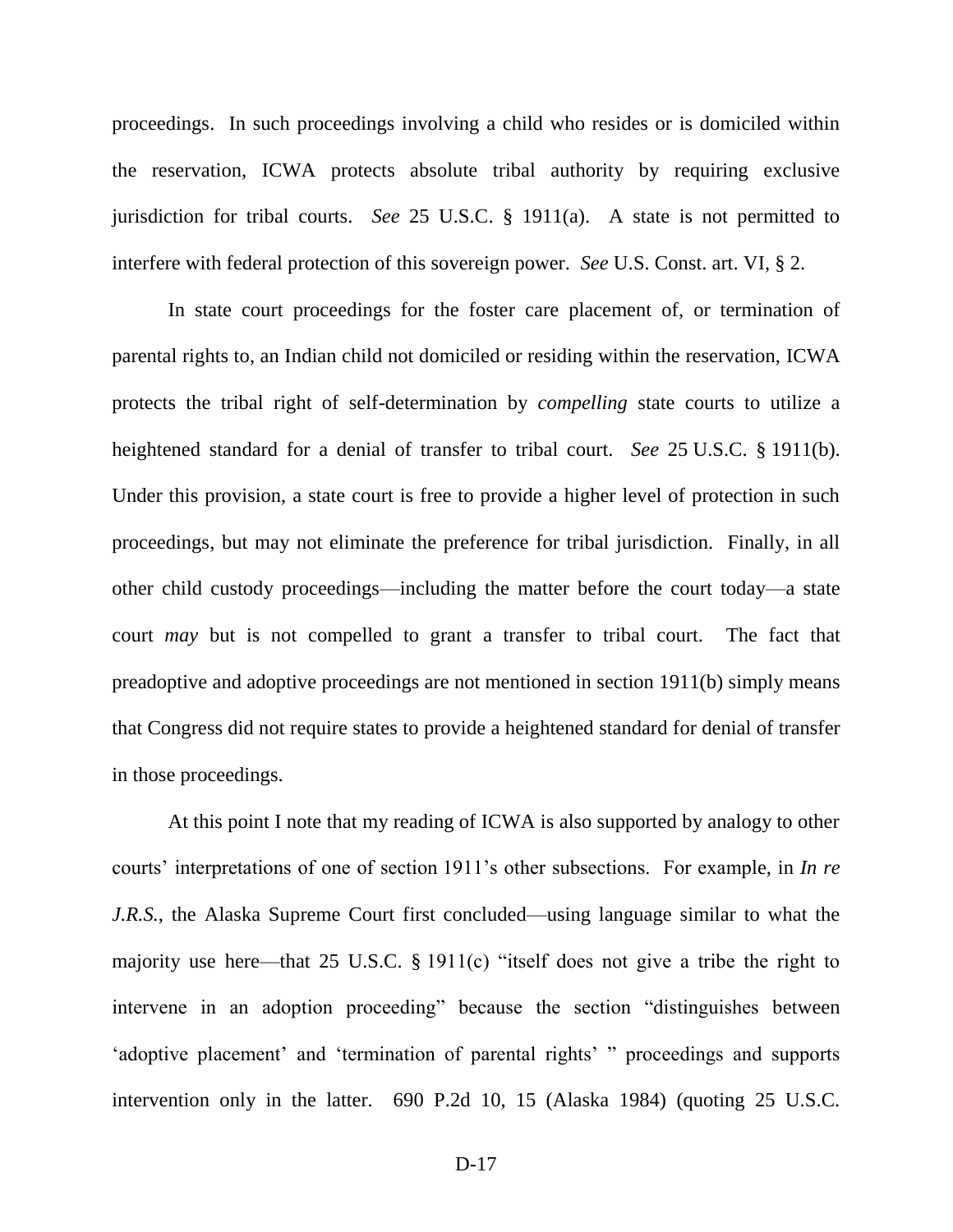§ 1911(c)). But the Alaska court went on to conclude that ICWA "does not limit a state court's power to allow intervention in child custory proceedings." *Id.* at 16. The Alaska court explained:

[N]either the Act nor its legislative history establishes the . . . position the adoptive parents present: that Congress implicitly forbade state courts to allow tribes to intervene in adoptive proceedings. We accept for purposes of argument that Congress has this power, but can ascertain no evidence that it has chosen to exercise it. [ICWA] does not purport to restrict state courts' authority to allow intervention . . . . On this question we do not think § 1911(c) offers any guidance. We therefore conclude that the Indian Child Welfare Act does not limit a state court's power to allow intervention in child custody proceedings.

*Id. See also In re Appeal in Maricopa Cnty. Juvenile Action No. A-25525*, 667 P.2d 228, 233 (Ariz. Ct. App. 1983) ("Although [ICWA] explicitly provides a tribe with the right to intervene [only] in foster care and termination proceedings, it does not preclude a trial court from exercising its discretion in allowing intervention by a tribe in an adoption proceeding." (internal citation removed)); *In re Baby Boy C*, 805 N.Y.S.2d 313, 329 (N.Y. App. Div. 2005) ("Many courts have held that although ICWA does not provide a statutory right of intervention, neither does it prohibit intervention under applicable state  $law.'$ ).

## V.

One final thought is in order before I end my dissent in this very important case. It is neither my province nor my preference to indicate whether state courts *should*, as the district court did here, transfer preadoption or adoption placement proceedings to a tribal court. In some cases, it will be appropriate for a state court to deny a transfer to tribal court. But the law says that tribal courts share concurrent jurisdiction in all cases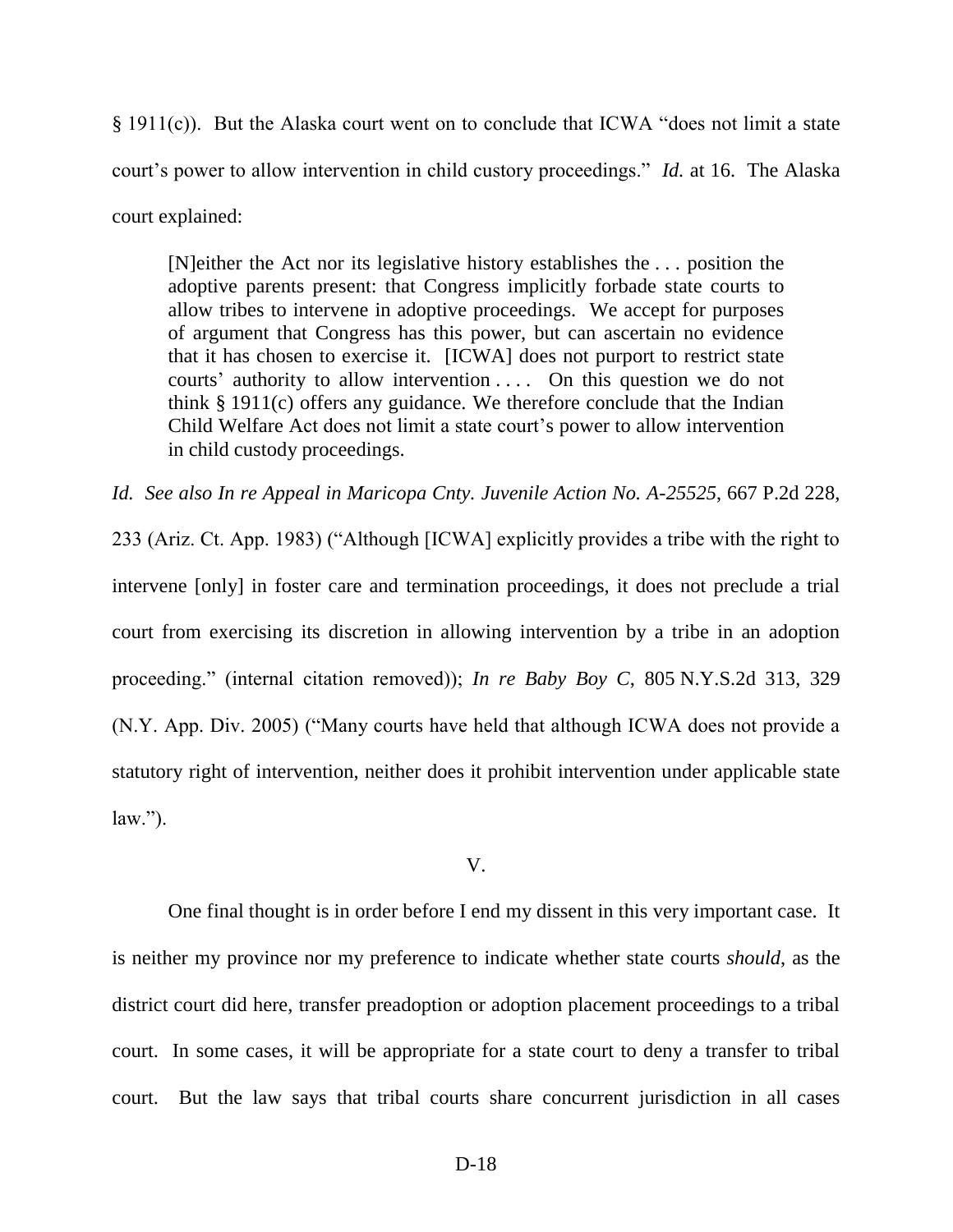involving Indian children—whether domiciled on their tribe's land or not—and therefore a transfer to tribal court must be available. *See* Patrice H. Kunesh, *Borders Beyond Borders—Protecting Essential Tribal Relations Off Reservation Under the Indian Child Welfare Act*, 42 New Eng. L. Rev. 15, 78 (2007) (explaining that the power of tribes to adjudicate child custody matters "derives from a source independent of the land," and there are thus "no real boundaries to protecting . . . essential tribal relations where the exercise of tribal authority is vital to the maintenance of tribal identity and selfdetermination").

The majority's assumption that state courts will closely adhere to ICWA's stated preference for child placement in preadoption and adoption proceedings appears hopeful at best. State courts from around the country have found ICWA confusing and frustrating, or they have simply chosen to ignore its prescriptions. Here in Minnesota, the goals of ICWA remain unfulfilled. *See T.T.B.*, 724 N.W.2d at 310 (Page, J., dissenting). "[A] report from this court suggests not only that Native-American children continue to be disproportionately placed out of home, but also that the number of such out-of-home placements is increasing." *Id.* (citing Minnesota Supreme Court, *Minnesota's Court Performance in Child Protection Cases: A Reassessment Under the Federal Court Improvement Program* 24 (Dec. 2005)).

As previously noted, the provisions concerning jurisdiction are "[a]t the heart of [ICWA]." *Holyfield*, 490 U.S. at 36. In ICWA, Congress "established a policy of preferring tribal control over custody decisions affecting tribal members." *BIA Guidelines*, 44 Fed. Reg. at 67,592. Here, "[t]he majority refuses to confront and grapple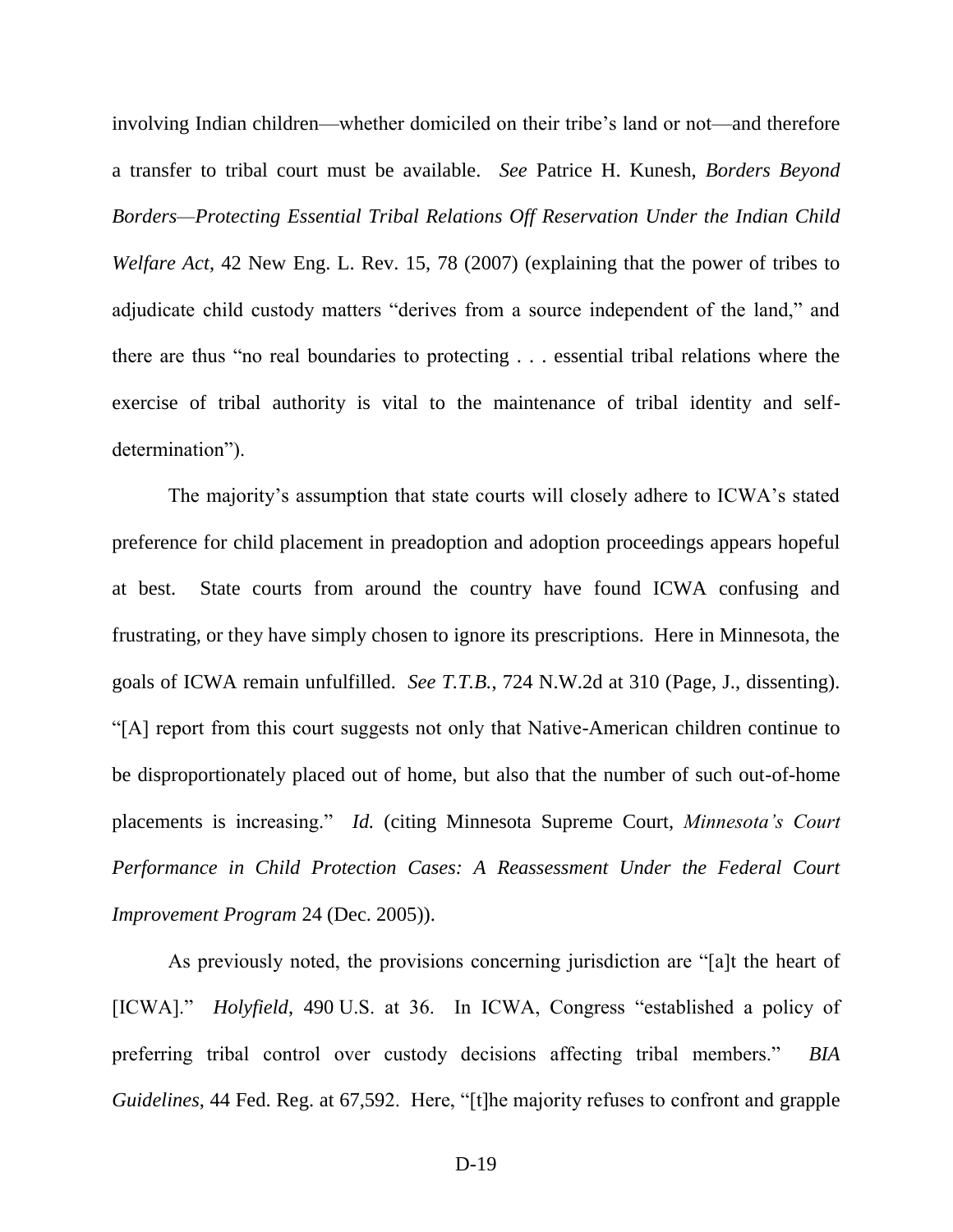with the reality that there can be significant and possibly irreparable harm that is inflicted on Indian children, Indian families, and Indian tribes when Indian tribes are wrongfully deprived of their rightful jurisdiction to determine custody disputes involving Indian children." *In re Adoption of S.S. & R.S.*, 657 N.E.2d 935, 948 (Ill. 1995) (McMorrow, J., dissenting). By denying transfer to tribal court in this Indian child custody case, the majority establishes a precedent that places Minnesota on a path toward the very ills that Congress intended to cure with ICWA. It is long past time that this court's jurisprudence began to recognize and build upon the capacities and insights of the Indian people. Both as a matter of justice and as a matter of enlightened social policy, we must begin to act on the basis of what the Indians themselves have long been telling us: the future of Indian children is best determined by Indian acts and Indian decisions.<sup>12</sup>

<sup>12</sup> While ICWA's legislative history is not essential to my conclusions, I do want to note that the Act's history further confirms Congress's desire to vest in tribal courts the right to make child custody determinations for Indian children. Congress rejected an earlier version of the bill—Senate Bill 1214—that made tribal court jurisdiction over child custody cases involving nondomiciliary Indian children dependent on the existence of "significant contacts" between the child and his or her Indian tribe. S. 1214, P.L. 95-608, 95th Cong. (1978). Under the Senate version, in the absence of significant contacts, the tribal court could not gain jurisdiction over any child custody proceedings except "temporary placements." *Id.* at § 102(c). But once the state court found significant contacts, it was *required to* transfer *all child custody* proceedings to the tribal court "unless good cause for refusal [was] affirmatively shown." *Id*. (stating "jurisdiction shall be transferred" in the absence of good cause).

The House's version of the bill—the bill eventually adopted by Congress without changes—eliminated the "significant contacts" requirement. By passing the House version of the bill, Congress indicated its preference for tribal jurisdiction in all child custody cases, including those involving nondomiciliary Indian children. *See S.S. & R.S.*, 657 N.E.2d at 951-52 (McMorrow, J., dissenting) (explaining that the legislative history of ICWA reveals congressional intent to expand, not contract, tribal court jurisdiction). (Footnote continued on next page.)